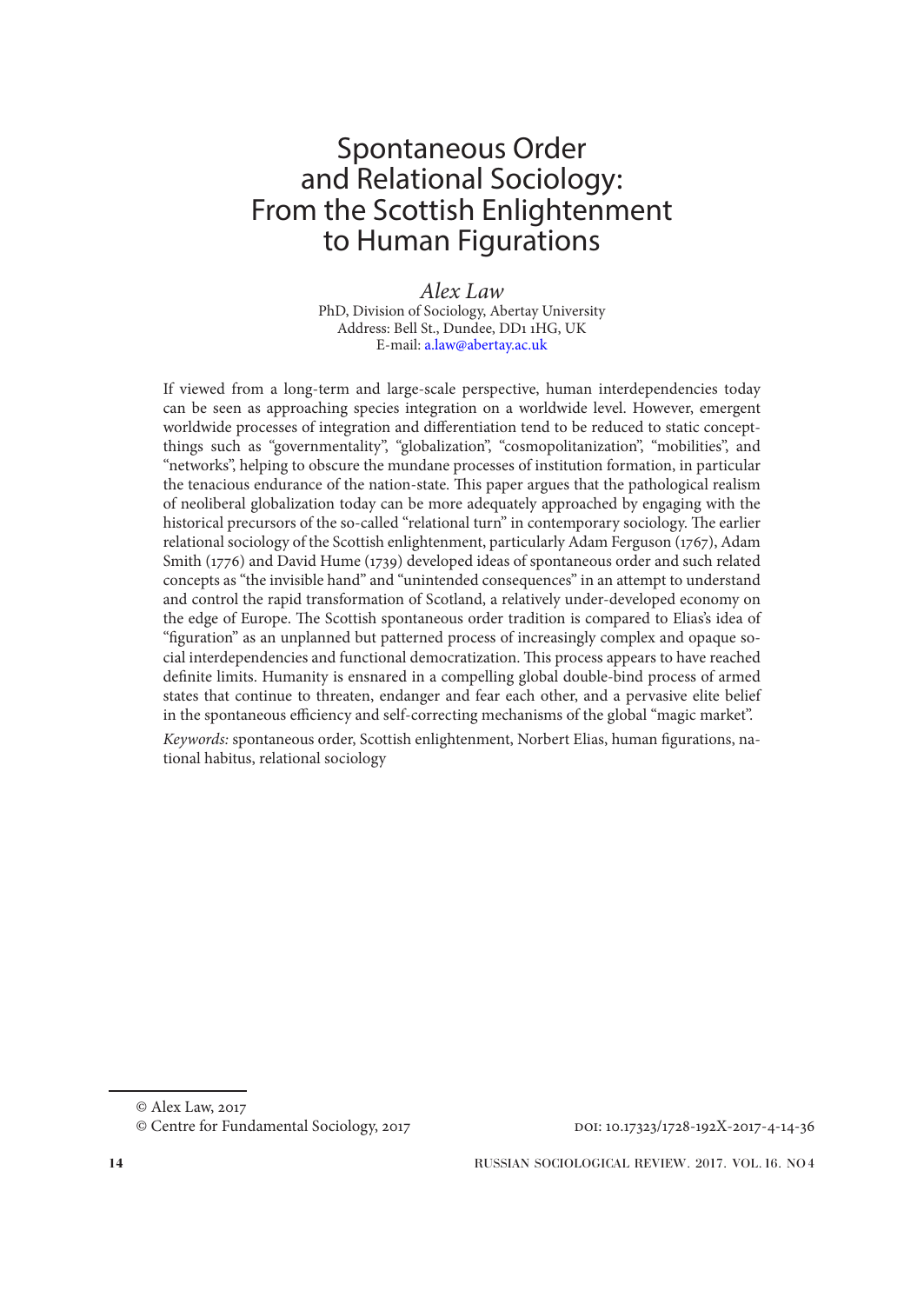When one considers what a great number of sounds, forms reach us at every moment of our existence . . . nothing is easier than to configure! Configure! For a split second this word took me by surprise like a wild beast in a dark forest, but it soon sank into the hurly-burly of the seven people sitting here, talking, eating, supper going on.

Witold Gombrowicz, *Cosmos*

From plans arising, yet unplanned By purpose moved, yet purposeless Norbert Elias, *The Society of Individuals*

#### **Introduction**

If viewed from a long-term and large-scale perspective, human interdependencies today can be seen as approaching species integration on a worldwide level. However, emergent worldwide processes of integration and differentiation tend to be reduced to static concept-things such as "governmentality", "globalization", "cosmopolitanization", "mobilities", and "networks", helping to obscure the mundane processes of institution formation, in particular the tenacious endurance of the nation-state. In response to unplanned processes, static concepts either bewail or celebrate new global threats and opportunities. Fantasy "they-images" of the dangerous outsider and inter-state rivalries are today bolstered by what the American sociologist Charles Wright Mills (1958) sixty years ago called "crackpot realism". Mills (1958: 90) was referring to the dogmatic calculus of the "power elite", political, media, economic and military managers who imposed gross simplifications on contested realities, reacting to foreshortened time horizons and shifting events which threaten to overwhelm: "The crackpot realist does not know what he will do next; he is waiting for another to make a move". Moral and political dilemmas, Mills feared, were being sacrificed to a mythical belief in "the autonomous forces of the magic market" where "the unintended consequences of many wills form a pattern and that this pattern ought to be allowed to work itself out" (Mills, 2008: 101). With Hayek's reformulation of unintended consequences, the concept was transformed from an enlightened means of orientation to foster human improvement and self-knowledge into the counterenlightenment denial that planned improvement and foreknowledge were at all possible or even desirable (Ullmann-Margalit, 1997).

This paper argues that the pathological realism of neoliberal globalization can be more adequately approached by engaging with the historical precursors of the so-called "relational turn" in contemporary sociology. It traces the genealogy of the relational sociology of spontaneous order to the Scottish enlightenment, particularly Adam Ferguson (1767), Adam Smith (1776) and David Hume (1739) (Smith, 2009), in order to situate the present concerns of relational theory with mundane social change to the rapid social and economic transformation of a peripheral society on the margins of eighteenth-century Europe, a transformation unparalleled until the Meiji restoration in Japan after 1868 and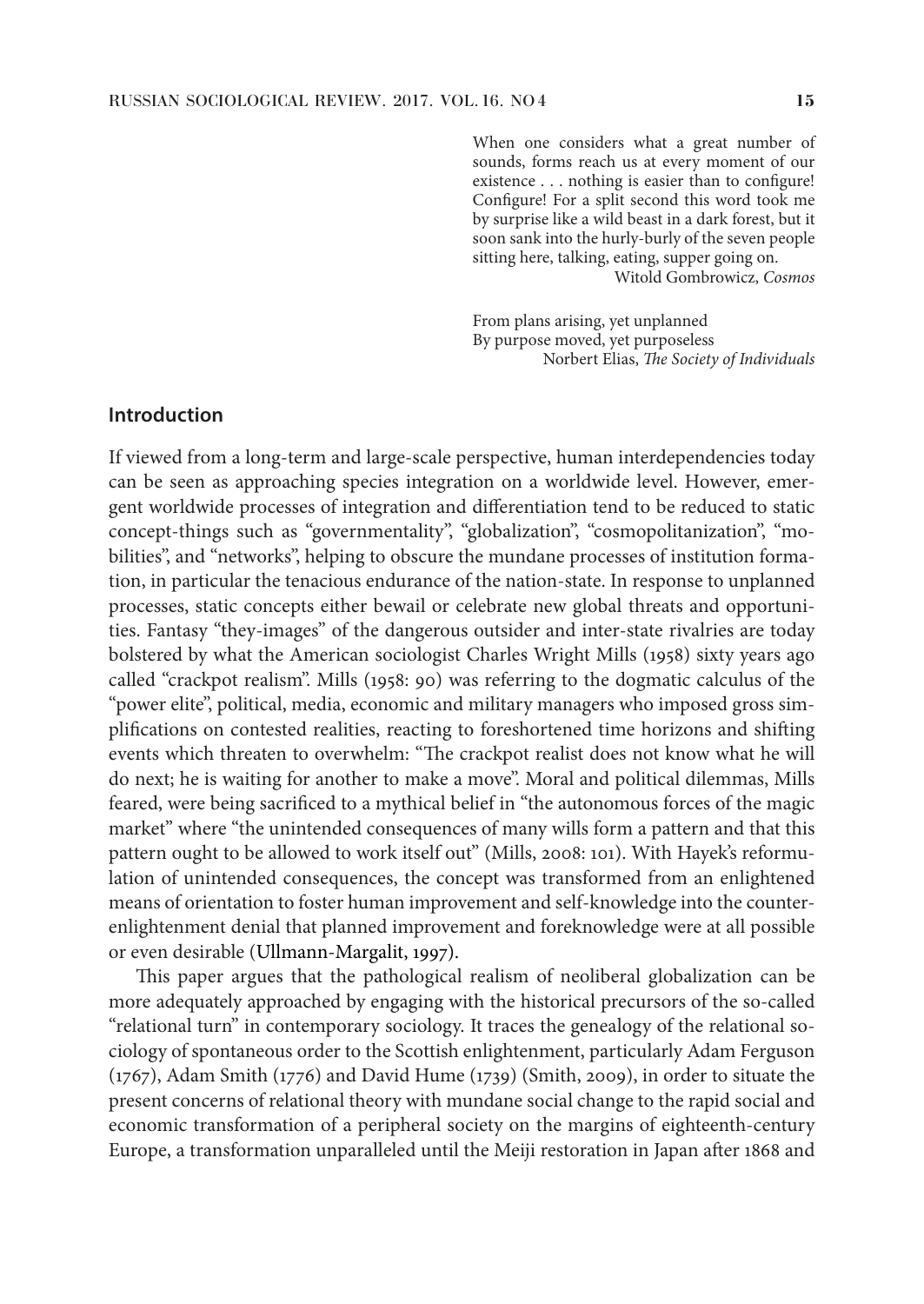the gargantuan scale and breakneck pace of Stalin's forced industrialization of the USSR in the 1930s. While Adam Smith's ideas of the "invisible hand", the role of sympathy in emotional solidarity and the "impartial spectator" as a self-reflexive observer of others are well known, this paper also considers the early contribution of Smith's compatriot David Hume to nascent sociology, which, compared to his political histories and moral philosophy, is less well understood. Hume's approach to relational interdependencies fostered by "sympathy" represented what Duncan Forbes (1975: 106) called "the highwatermark of his sociological imagination". Although he did not use the term — the first use of "spontaneous order" is attributed to Michael Polanyi (1951) two hundred years later (Jacobs, 1999) — much of the spontaneous order tradition traces its roots to Adam Ferguson's proto-sociology of civil society. This contained the essential features of later relational theories *in statu nascendi*, albeit with significant differences, and exerted a profound influence on thinkers as different as Hegel, Marx, Durkheim, Hayek, Foucault and Elias (Hill, 2006; Petsoulas, 2001).

The founding of the spontaneous order tradition by the Scottish enlightenment groped towards what has more recently been described as "relational sociology" (Emirbayer, 1997). While relational sociology takes various forms, at its core it shares with the Scottish enlightenment a conception of interdependent social relations as a reality *sui generis*. As Hume (2007 [1772]: 80) expressed the common assumption underlying the earlier form of relational sociology: "The mutual dependence of men is so great in all societies that scarce any human action is entirely complete in itself, or is performed without some reference to the actions of others, which are requisite to make it answer fully the intention of the agent."

In this paper the Scottish spontaneous order tradition is compared to the more recent "relational turn" in sociology, focusing particularly on Norbert Elias's notion of "figuration" as an unplanned but patterned social process of social interdependencies and functional democratization. This allows some conclusions to be drawn about the sociology of the unintended yet anticipated consequences of pathological realism today.

#### **Nominalization and Human Figurations**

"How does it happen at all", the sociologist Norbert Elias (2012a: 404) asked, "that formations arise in the human world that no single individual has intended, and which are anything but cloud-like formations without stability or structure?" Elias found a simple enough answer in the "compelling dynamics" of human figurations as a spontaneous order. Here the "whole secret" of the figuration as a blind process consists in how "from the interweaving of countless individual interests and intentions — whether tending in the same direction or in divergent and hostile directions — something comes into being that was not planned and intended by any of these individuals yet emerged nevertheless from their intentions and actions" (Ibid.: 346–347). Elias (Ibid.: 526) compared figurations to a social dance, a structure relatively independent of specific dancers, in the sense that these dancers could be replaced by others, but never of individual dancers themselves.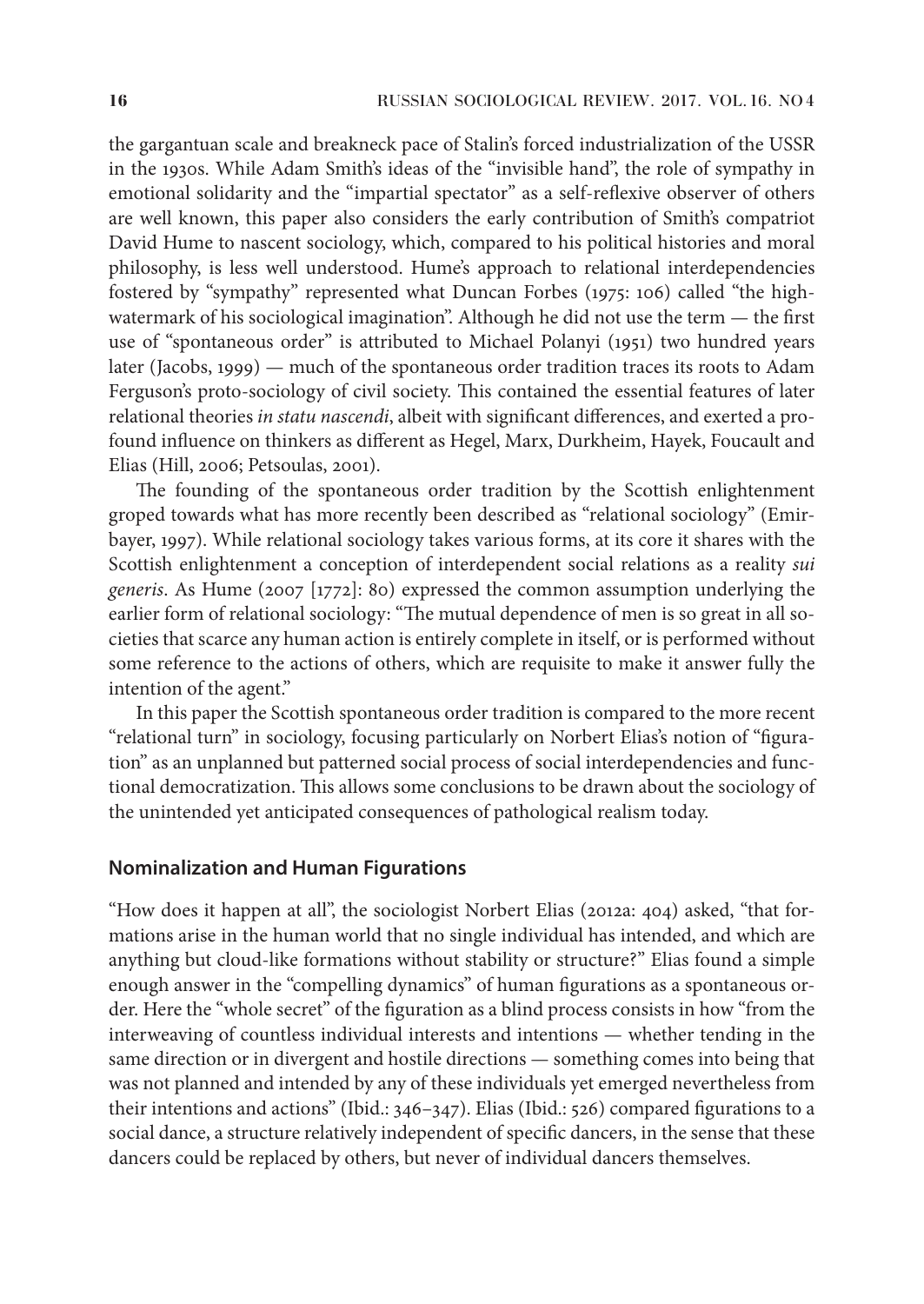Spontaneous order forms the central paradox of figurational processes. As individuals cooperate or conflict with each other their interdependent relations create "an order *sui generis*, an order more compelling and stronger than the will and reason of individual people composing it" (Ibid.: 404). Asymmetrical power ratios are often conceived as formed either by the *independent* relations of hermetically isolated agents exercising free-will or by the *dependent* relations of the unilateral domination of powerless subordinates. In such cases, the individual and society appear as distinct and even antithetical to each other. By contrast, for relational sociology *interdependencies* always shape the possibilities for action, to varying degrees, for all sides of the relationship (Elias, 2012b: 125). Sociologists in the spontaneous order tradition therefore attempt to explain both sides of a single process: purposeful inter-personal action and unintended impersonal consequences. What Elias (2012a: 403) termed the "civilizing process" occurs over many centuries without purposive planning by individuals yet at the same time it "is not merely a sequence of unstructured and chaotic changes". It evinces a discernible pattern and direction across time.

As the chains of interdependency become longer, more dense and opaque the overall shape of the figuration becomes more difficult to discern for the people ensnared in it. A more open or latent ambivalence among people tends to characterise more opaque relations of interdependency. As Elias (Ibid.: 352) put it: "All people, all groups, estates or classes, are in some way dependent on one another; they are potential friends, allies or partners; and they are at the same time potential opponents, competitors or enemies". Feelings of affection and enmity are muted to varying degrees by the contradictory demands of complex figurations, particularly where groups attain more or less equal power chances that cancel out each other. This results in a tension-balance where no side is capable of unilaterally imposing its will on the other. More or less evenly balanced contending sides come to be regulated by a centralised authority, above all the machinery of state. Again, neither side of the inter-dependent relationship planned this outcome. It is set in train by the mutual compulsions of the entire figuration.

Earlier attempts to grasp this process remained trapped in functionalist ideals about the rational designs of the mind. One such attempt was Hegel's "cunning of reason" which proceeds by allowing "the passions" to act on behalf of "the general Idea", "the ultimate purpose of the world", which mysteriously uses the concrete particulars of actual historical agents so that historical necessity may somehow triumph whatever the intentions of the people involved (Hegel, 1975: 89). Nevertheless, Hegel was wrestling with a genuine paradox of his time. As social processes are experienced increasingly as exerting a compelling force beyond the control of people, impersonal metaphors, nouns and static categories come to be adopted as a standard mode of communication about human integration (Elias, 2012b: 86–87). The reduction of processes to static concepts makes it more difficult to understand the socio-historical momentum of spontaneous orders (Mennell, 1992).

Sociological thinking has come to be dominated by what Billig (2013: 144–161) calls "the big nouns", concept-things such as "governmentality", "globalization", "cosmopoli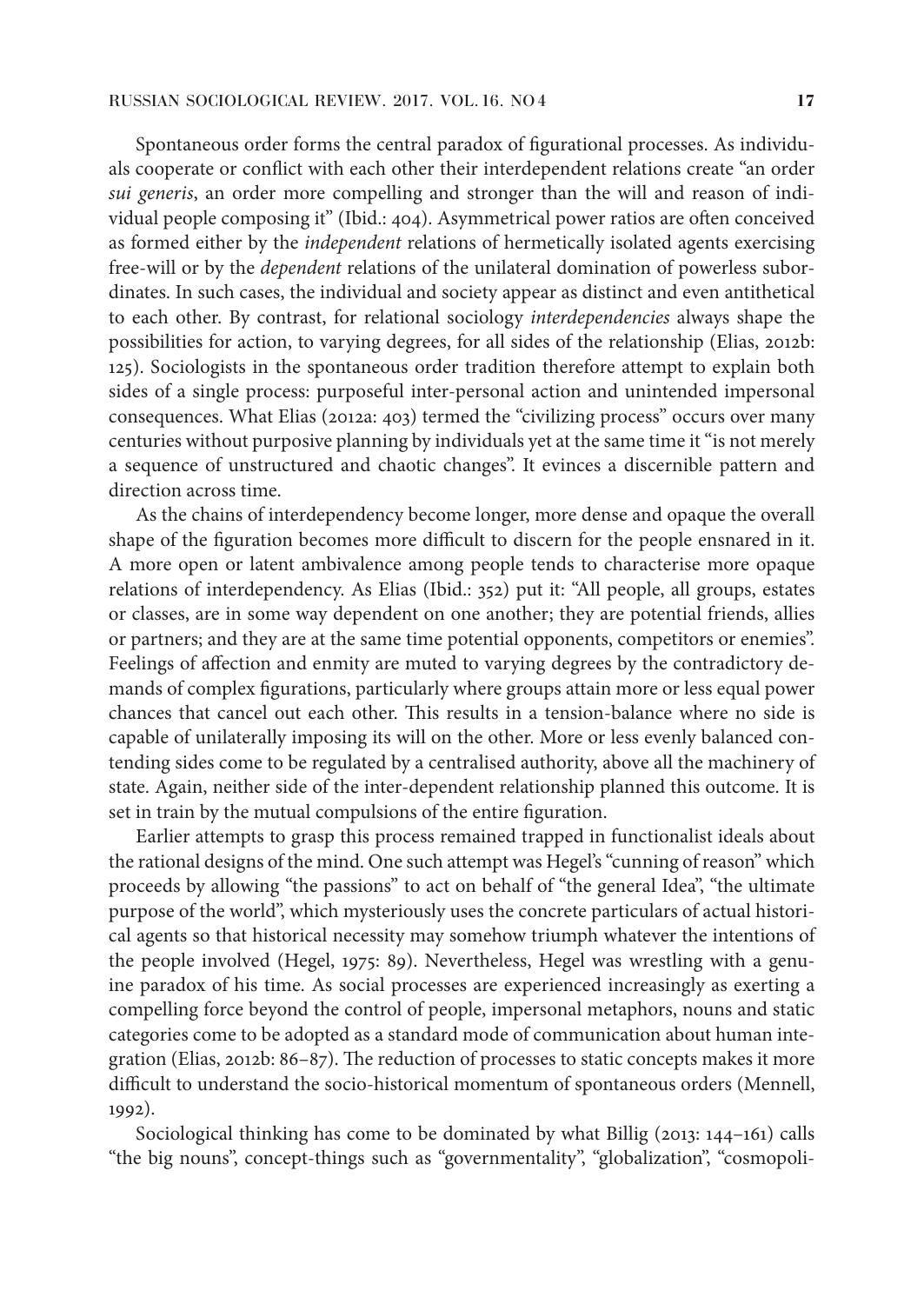tanization", "mobilities", and "networks". Noun phrases, terms for *things*, are made to do the heavy lifting for sociological explanation by subordinating or displacing verbs, terms for *action*. Critical discourse analysts identify "nominalization", the process of converting a clause into a nominal or a noun, as a way of deleting people and action from language (Billig, 2008). Yet the use of "nominalization", a verb turned noun, commits even critical discourse analysts to similar processes of "agent-deletion". Paradoxically, concepts of globalization, governmentality and networks and so on rely on the very forms of depersonalization that its proponents seek to unmask. As Billig (2013: 152) argues, the more that sociologists produce concepts as things, the more that the research agenda uncovers ever more examples of the concept-thing, the more that the concept-thing is taken for reality by researchers.

Nominalization is not a new problem for sociology. In the 1960s Norbert Elias (2009) sharply criticised both the "nominalist metaphysics" of Karl Popper's hypothetico-deductive logic of science and Talcott Parsons's "analytical realism". Both Mills and Elias had reason to challenge the dominant post-war sociological meta-theory of Parsons. In elaborating history-structure-biography as a single sociological process, Mills (1959: 23) famously excoriated the "Grand Theory" of Parsons for its "elaborate and arid formalism" as an unintelligible, "rather abstract and static" conceptual system. Impervious to specific empirical problems, Mills argued that Grand Theory functioned less as an explanatory model and more as an exercise in ideological legitimization for elite we-ideals of an American Cold War normative consensus. Elias (2012a: 497–501) levelled similar charges, if less polemically, that Parsons reduced diachronic processes to short-term, static and stand-alone categories of "the individual" separated from a homeostatic "social system", where social change defied empirical explication and occurred only as a "malfunction" of an otherwise normatively consensual social system. Like Mills, for Elias (Ibid.: 510) Parsons conflated empirical analyses and normative ideals in a meta-theoretical system which resembled the idealised self-image of America as a well-integrated, harmonious and democratic nation of equals.

In the case of Parsons's contemporary, Robert Merton (1936) "the unanticipated consequences of purposive social action" referred to "the sum-total or concrete consequences" for the actor and other persons mediated by the social structure, culture and civilization. Merton (1968) later designated such outcomes in terms of the functional needs required by "the social system", for instance the need for group cohesion or institutional reproduction secured through an unintended "latent function" as well as its foreseen or "manifest function" in the reproduction of a social system. In so doing, Merton conflated the "unintended" aggregate effects of a myriad of informal individual actions and the "unanticipated" effects of formal institutional action as more self-conscious forms of decision-making.

From such premises, *unintended* consequences increasingly came to be identified with or used as a synonym for *unanticipated* consequences. Yet, unintended perverse effects can be either foreseen or unforeseen (Boudon, 1982). As de Zwart (2015: 286) notes, "unanticipated consequences can only be unintended, but unintended consequences can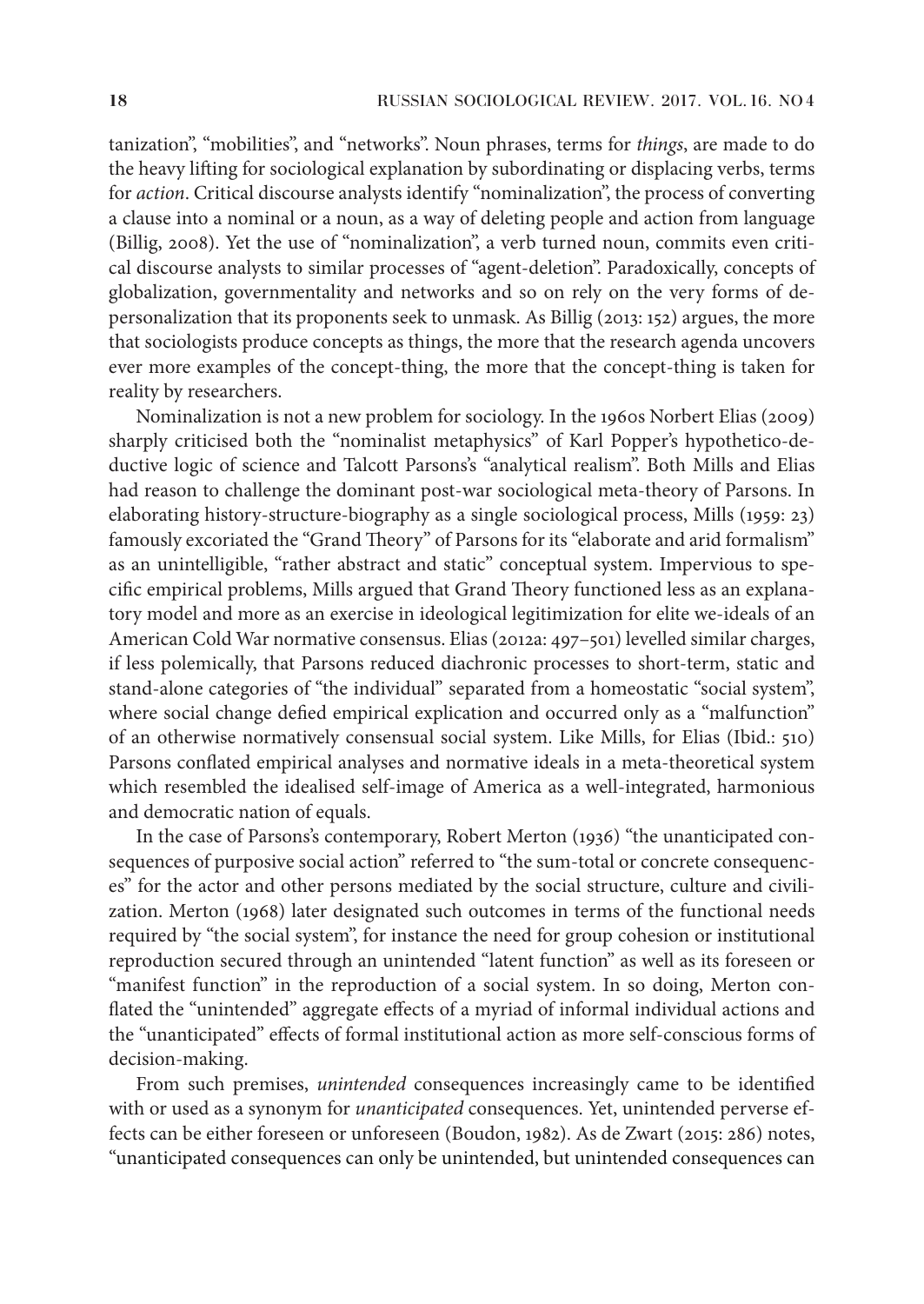be either anticipated or unanticipated, a distinction lost in the single opposition of 'intended' versus 'unintended'." This conflation serves politicians, managers, policy-makers, and analysts who take considerable measures to ascertain the likely outcomes of their purposive actions, and so are not "unanticipated", to evade responsibility for their actions. Undesirable outcomes — say military violence, economic crisis or widening inequalities — are excused on the basis that they were unforeseen. Yet, while the deleterious consequences may have been an unintended side-effect of some other priority they were nonetheless eminently foreseeable.

Anthony Giddens (1984) developed a trenchant critique of Merton's "functionalist" turn and with the theory of structuration provided a more sophisticated account of unintended consequences which dispensed with Merton's mystificatory "functional needs". Instead, Giddens outlined how unintended consequences form the "unacknowledged" ground of further action as both the enabling medium and the constraining condition of the social system. While Giddens reintroduced agency and processes into the idea of unintended consequences it is less clear that structuration as a meta-theoretical system successfully circumvented the problem of nominalization at the core of the agency-structure and individual-society dualisms.

More recently, the so-called "relational turn" in sociology has attempted to overcome the structure–agency and individual–society dualisms (Dépelteau, Powell, 2013; Emirbayer, 1997). Bourdieu's version of relational sociology, for instance, occupies something approaching near-hegemonic status for much contemporary sociology. Relational sociologists reject the idea that sociological analysis begins with substantial, pre-given entities such as the individual, class, minority, state, nation or society (Emirbayer, 1997: 287). Yet, there are a wide range of approaches to, and varying emphases within, the relational turn, ranging from neo-structuralism, interactionism, constructivism, phenomenological, pragmatism and critical realism (Crossley, 2011; Dépelteau, Powell, 2013; Donati, Archer, 2015). Often, however, one side of the dualism is still assumed to predominate over the other; sociological relations emerge either from situated exchanges between individuals or as a property of the wider structuring force of the social system (Law, 2015). In attempting to overcome the "substantialist" fallacy in sociology which treats cultural practices as thing-like essences, even Bourdieu's (1998) claim that "the real is relational" remains limited to analysing relations between vacant, thing-like "positions" or "properties" of the social field that come to be occupied according to "position-taking" choices made possible by the sociogenetic dispositions of habitus.

Of the classical sociologists, Georg Simmel (2009 [1908]) placed the greatest stress on social relations, and even minted an active term, "sociation", to distinguish his relational sociology from passive and substantialist approaches to "society". Individuals for Simmel (1997 [1911]: 120) are "bearers of the processes of association" who pursue specific interests through innumerable relationships, "with-one-another, for-one-another, in-one-another, against-one-another, and through-one-another, in state and commune, in church and economic associations, in family and clubs". In part deriving his methodological relationism from Simmel, what Elias (2012b) called "figurations" similarly af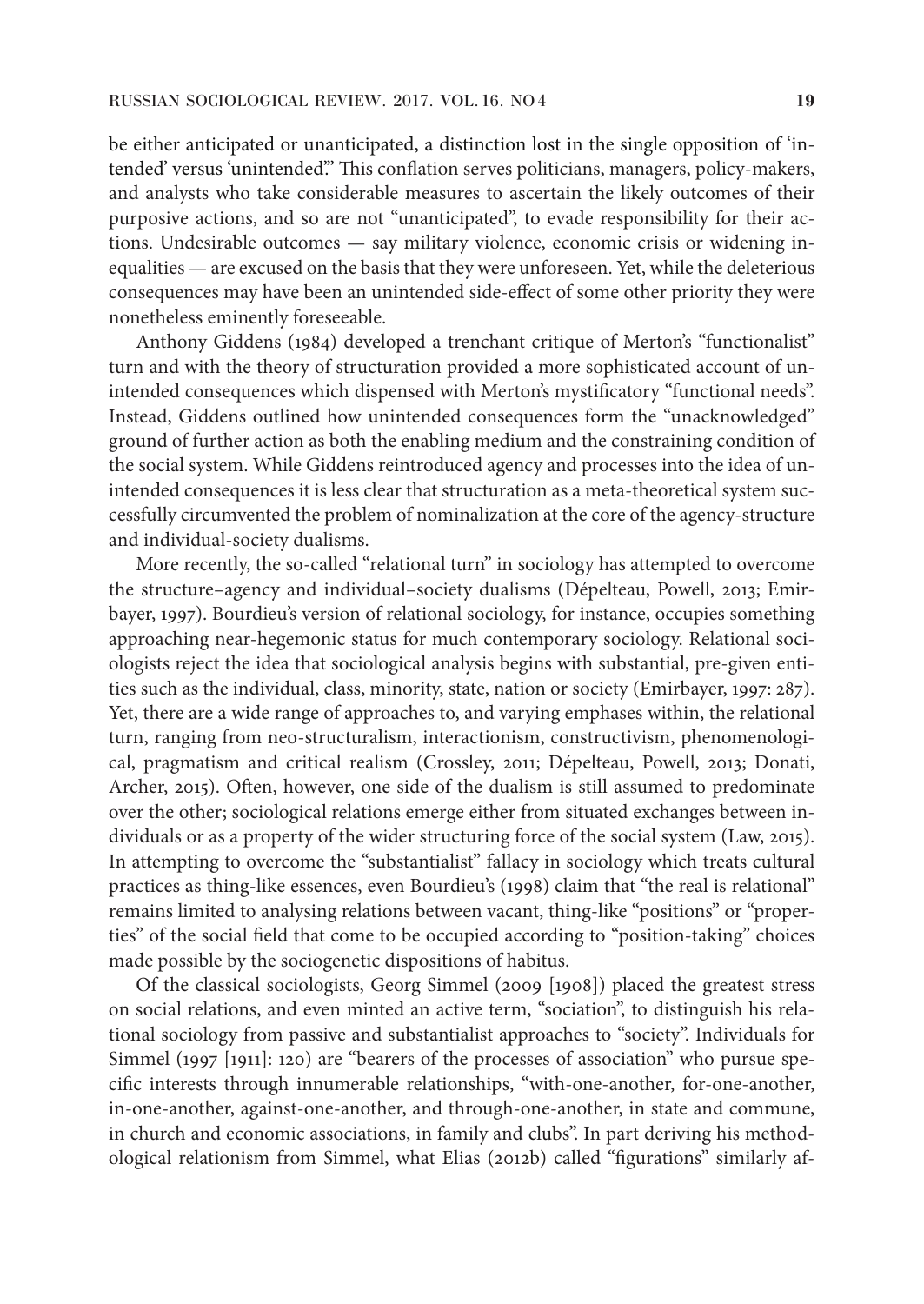forded primacy to interdependent social relations as a single process as the proper object of relational sociology.

#### **Democratization Processes and Human Survival Units**

Much of the relational turn shares a penchant for meta-theoretical nominalization of pregiven categories. For Elias, on the other hand, it is sociologically more useful to examine specific, socially compelling processes such as changes through time in the personality structure and the state formation process. As societies become more complex, differentiated and integrated, social change can be explained less and less in terms of the intentions, will or rationality of individuals and groups. As the differentiation of social functions proceeds so does the differentiation of the human personality, which becomes more sensitised, self-conscious and habitual under the compulsion of multiple dependencies on countless others. Sociogenesis and psychogenesis emerge together in unplanned ways that only later may become subject to more self-conscious controls and more adequate means of human orientation. Popular culture, music, art and fashion, for instance, operate in a tension balance between spontaneity and self-consciousness in a typically cyclical pattern of relatively unselfconscious spontaneity followed by the increasingly selfconscious controls and calculations of commodification and standardisation processes (Elias, 2017).

When viewed through the lens of long-term curves of development, short-run, contingent events are not simply random occurrences but exhibit a shape, a pattern and a sequence of flow. History evinces two main directions for Elias, tending over many generations, either towards greater or lesser social integration and differentiation, thus rejecting the false choice between the Scylla of static structures and the Charybdis of unpatterned contingencies (Elias, 2012a: 6). More complex, differentiated and integrated figurations emerge out of less complex, differentiated and integrated ones. However, while an earlier figurational flow is a necessary precondition for a later one to emerge, the later figuration is not the inevitable or necessary outcome of the earlier one, which may or may not develop in a range of different possible ways (Elias, 2012b: 157). Worldwide violent conflagrations such as the First and Second World Wars may appear as shortlived bursts of destruction, bending away from the longer-term development curve of self-restrained regimes of emotional regulation, but they nevertheless depend upon the necessary, though not inevitable, preconditions of protracted but unplanned state formation processes (Wouters, 2016).

Figurations find their limit and inner coherence only in dialectical relation to other, external figurations. At the core of this process is the need for humans to create institutions for struggles of self-defence and attack, what Elias (2012a) called "survival units". Historically survival units have taken different forms, families, tribes, villages, city-states and so on. Today the preeminent survival unit is the state form constituted and defined by its relationship with other states. Compelled by mutual contact and fear of rival states an unplanned "double-bind" process of reciprocal surveillance, adjustment and armed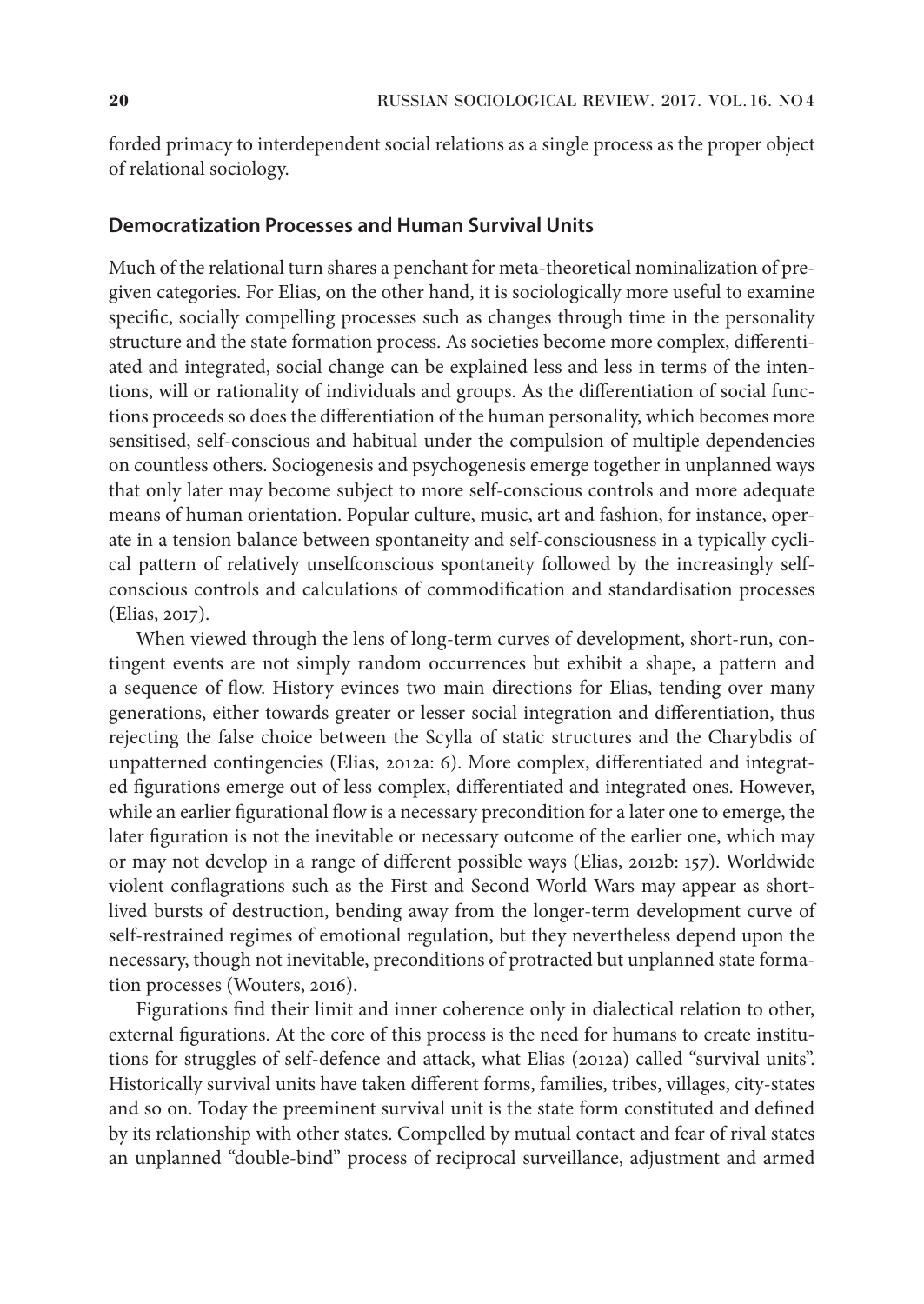preparation is set in train. In the light of Elias's defensive figurations, Kaspersen and Gabriel (2013: 77) rule out the possibility for the emergence of a single, global survival unit encompassing the whole of humanity on the basis that it will have no other unit outside of itself against which it is compelled to struggle and survive. A global state cannot function as a survival unit. Instead, Kaspersen and Gabriel (2013) appeal to von Clausewitz's principle that defensive survival units are more tensile and resistant to the concentrated military force of offensive units and impose a precarious "pause" on asymmetrical warring states who are compelled to mutually recognise the sovereignty of each other. In contrast, during the Cold War Elias (2010) entertained the, admittedly remote, possibility of global governance exerting a monopolization of the means of violence capable of inducing a worldwide pacification process through difficult struggles of human learning to collectively avoid catastrophic wars, including nuclear war (Landini, Dépelteau, 2017).

Shifting asymmetrical power ratios are a function of lengthening chains of human interdependencies. The transition from dynastic elites monopolising power chances to the progressive narrowing of the power differentials between the governed and governments demonstrates the deepening processes of what Elias called "functional democratization" involving more and more interdependent people. By deploying the term "functional democratization" Elias (2012a: 63) refused to limit the process of more equal power chances arising from functional specialization to "institutional democratization", arguing that the process of social equalization was as evident in one-party states as it was in multi-party states. Power differentials have reduced between many groups, classes, races, men and women, heterosexuals and LGBTI, and so on. For example, the unequal power imbalances of parent-child relations have narrowed considerably. They are strikingly less marked by punitive authority relations and are increasingly characterised by more egalitarian relations of parental self-restraint and greater child autonomy alongside advancing adult thresholds of shame and embarrassment (Elias, 2008). Hume (1969 [1739–1740]: 538) made a similar observation about a more even power balance between parents and children with the quickening of the civilising process in mid-eighteenth century Scotland: "Parents govern by the advantage of their superior strength and wisdom, and at the same time are restrain'd in the exercise of their authority by that natural affection, which they bear their children."

This process cannot be understood either voluntaristically as the result of conscious planning or, as Hume assumes, naturalistically as an innately universal feeling. Instead, Elias (2008: 32) argues that it results from a compelling dialectical process of intentional and unintentional changes in the mutual constraints that interdependent people and non-human nature exercise on each other, with "the interweaving of the planned acts of many people results in a development of the social units they form with each other, unplanned by any of the people who brought them about".

Nor is functional democratization simply conceived as a unilinear process of increasing social harmony, integration and consensus. It is always beset by many tensions and reversals. Development towards a less uneven distribution of power chances, Elias (2012a: 64) argued, "permeates the whole gamut of social bonds, although there are impulses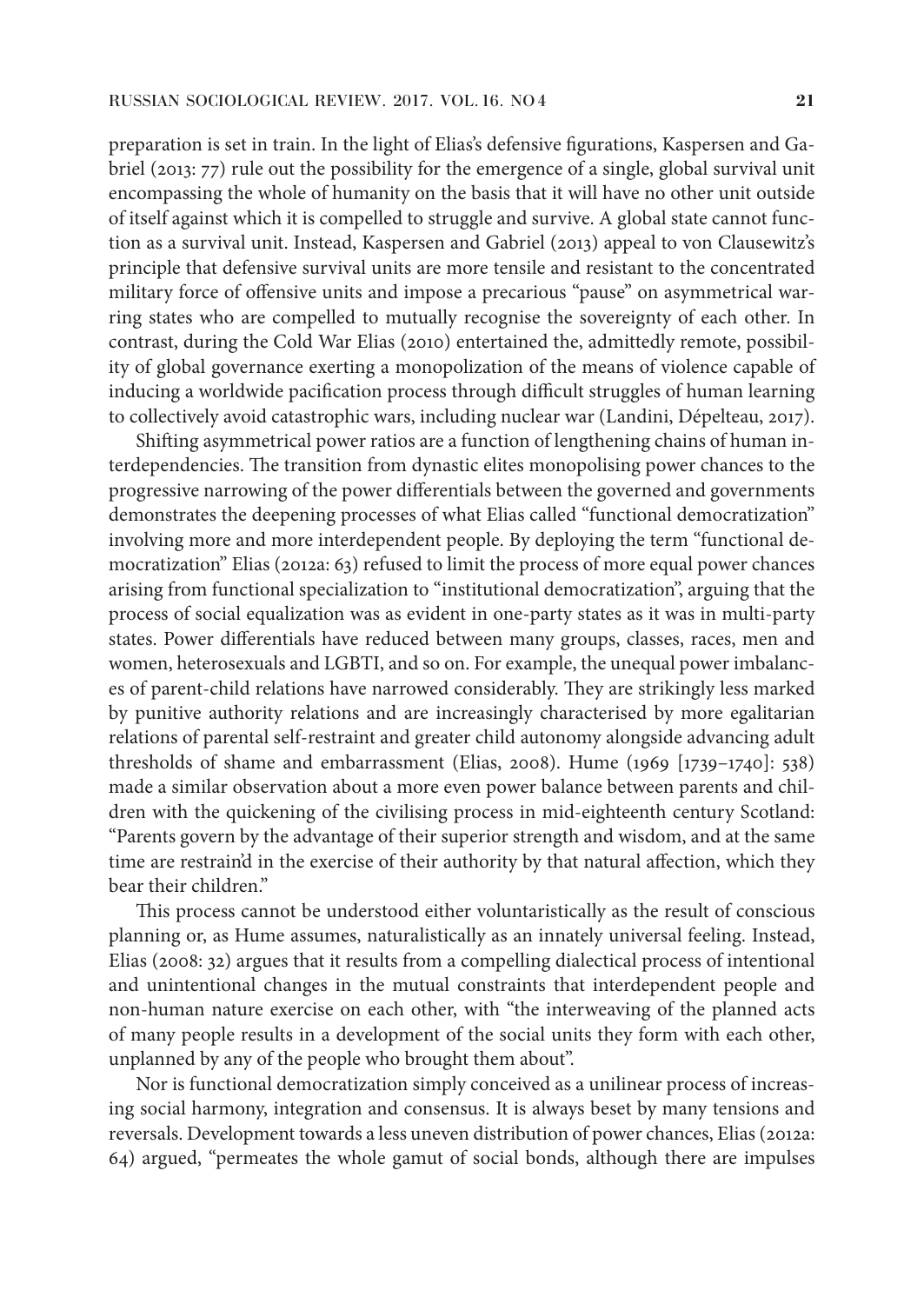simultaneously running counter to this trend". Stephen Mennell (2014: 12) termed such counter-trends "functional de-democratization" and recently argued that the balance of socio-economic inequality and power resources for both America and at a global level has tipped "back in favour of the more privileged, and global interdependences are increasingly interwoven with countries' internal power ratios". None of this bodes well for the possibility of the global monopoly of violence that Elias hoped would mitigate the dangers of armed inter-state power rivalries.

#### **Spontaneous Order in the Scottish Enlightenment**

Elias' approach to figurations as unplanned but purposeful demonstrates a clear indebtedness to the human science of unintended consequences developed by the leading figures of the Scottish enlightenment (Hill, 2006). Elias appears to have assimilated the spontaneous order tradition of the Scottish enlightenment as mediated by Hegel, Marx and Williams Sumner (van Krieken, 1998: 23). Just as Elias reacted against the prevailing philosophical and sociological perspectives of his time, so also Adam Ferguson, David Hume, Thomas Reid, Adam Smith, William Robertson, Lord Kames, John Millar and Gilbert Stuart reacted strongly to the mythical thinking of social contract theory which attributed a wholly imaginary origin for society and the state in pre-social individuals combining to secure their own survival and offering their tacit consent to be ruled by a governing institution. As Hume (1969 [1739–1740]: 600) argued, no one can give their consent without first of all having some knowledge of the promise made in their name. Similarly, and despite some shared moderate Calvinist convictions, they also rejected the "Great Legislator" theory, which posited an imaginary origin for social institutions created by the free will and intentions of a mythical force or individual such as God or a king. The unintended effect of incremental changes may escape the purview of the people exposed to it. For instance, the emergence of civil society was not the result of the purposive rationality of great legislators. "But though this progress of human affairs may appear certain and inevitable, and though the support which allegiance brings to justice be founded on obvious principles of human nature, it cannot be expected that men should beforehand be able to discover them, or foresee their operation" (Hume, 1993 [1776]: 30). Hume therefore considered it necessary to understand the historical momentum of social and political processes rather than isolate sudden disruptive lurches that he associated with violent episodes contingent on the passions of a few people.

By developing a distinctive sociological perspective Hume attempted to argue on the realist basis of what he considered demonstrable or at least indisputable facts about the nature of humans in society. He founded his social science on the principle that what depends on a small number of people is largely a matter of "chance" while what arises from larger numbers may be assigned "determinate and known causes" (Hume, 1993 [1776]: 57). As John Millar (2006 [1803]: 730) described the relational process underpinning all human survival units: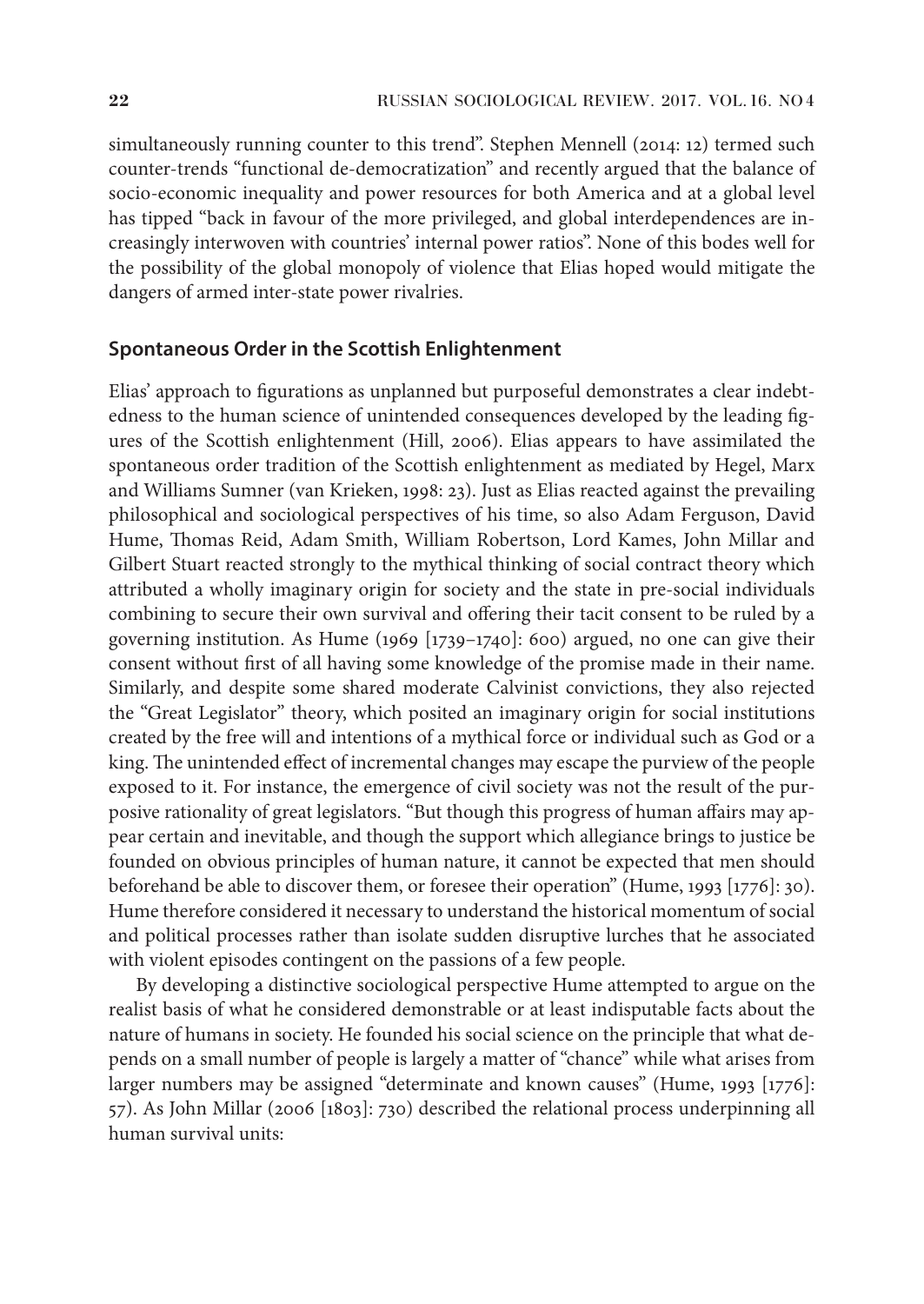The first aim of every people is to procure subsistence; their next is to defend and secure their acquisitions. Men who live in the same society, or who have any intercourse with one another, are often linked together by the ties of sympathy and affection; as, on the other hand, they are apt, from opposite interests and passions, to dispute and quarrel, and to commit mutual injuries. From these different situations, they become sensible of the duties they owe to each other, and of the rights which belong to them in their various relations and capacities.

Similarly, Ferguson began from the "universal characteristics" of shared human dispositions. These include the ability to reason through foresight and reflection, judgement, knowledge, disciplined habits, and interests. A natural but unplanned propensity for language, for instance, makes the beneficial diffusion of knowledge possible, indeed makes society itself possible.

Like Elias, the Scottish enlightenment groped towards a long-term process theory and rejected as futile the endless search for the origins of collective institutions. Adam Smith (1963 [1762–1763]: 88) urged that an infinite regress of causal origins should be avoided by pursuing historical inquiry only to the point that "we know all that is necessary of the matter". Here Smith's emphasis on sufficient historical knowledge appears to contrast with the impossibility of acquiring the knowledge necessary for establishing the multiple preconditions of the spontaneous order coordinated by the famous "invisible hand". An individual, Smith (1976 [1776]: 456) argued, "neither intends to promote the public interest, nor knows how much he is promoting it". Individual intentions are limited by concerns for personal security and personal gain. In this, Smith (1976 [1776]: 456) famously claimed that an individual is "led by an invisible hand to promote an end which was no part of his intention". By sacrificing knowledge of public benefits to the immediate gratifications of self-interest Smith's invisible hand often serves as a model for the mythical neoliberal idea of the "magic market" as a self-regulating mechanism. Yet Smith (1963 [1762–1763]: 85) also argued that immediate events are always the result of remote causes, themselves subject to even remoter ones. Smith's historical approach was primarily concerned with how social action contributed towards revolutionary change in states and governments. "Design and contrivance" not "accident and chance" therefore must form the proper object of historical study as a means of human orientation.

Ferguson (1980 [1767]: 144) tended to share Smith's invisible hand principle that "private interest is a better patron of commerce and plenty, than the refinements of state" (Ferguson, 1980 [1767]: 144). As Lisa Hill (2006: 105) argues, for Ferguson, like Millar, the accumulation of wealth derives from an instinctive need for subsistence, generating a causal chain of unintended effects that "inadvertently leads to technical improvements in production; the development of private property leads to the emergence of legal and political establishments; the herding instinct develops, over time, into nationalistic sentiments and thereafter leads to the emergence of sovereign states." It is not only individuals that progress over the course of their lifetime but the species itself builds on the accumulated history of socially-acquired knowledge. Each generation, Ferguson (1980 [1767]: 5) claimed, "builds in every subsequent age on foundations formerly laid; and, in a succes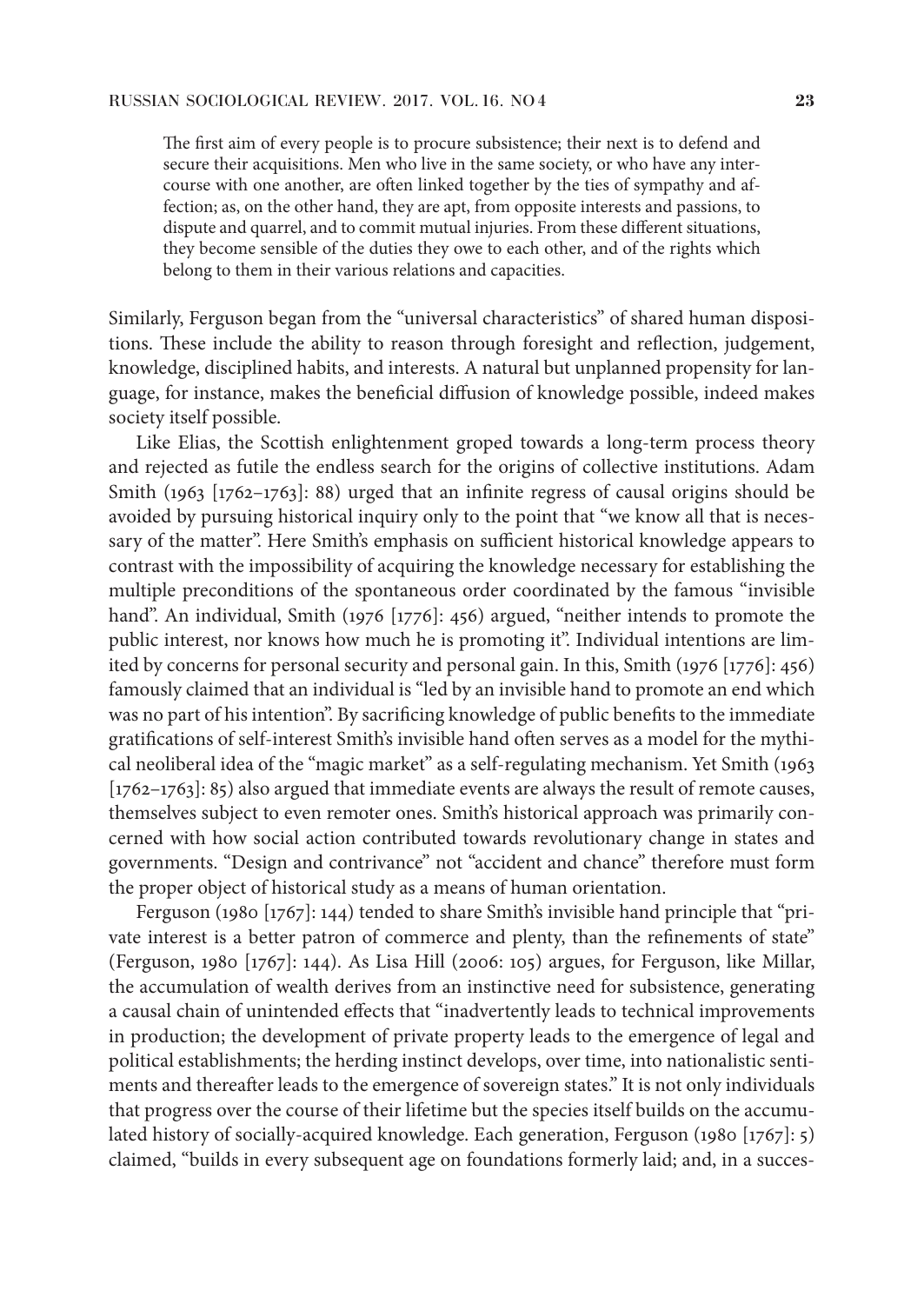sion of years, tend to a perfection in the application of their faculties, to which the aid of long experience is required, and to which many generations must have combined their endeavours."

Hill (2006: 121) compares Ferguson's process theory to the operation of deep structures, hidden mechanisms or innate essences that lie behind surface phenomena in structuralist theory. However, where structuralism tends to posit stasis, function and system Ferguson posited change, conflict and progress. Humans were believed to be possessed of an innate drive for improvement, "the desire of something better than is possessed at present" as Ferguson (1792: 207) put it. Among human desires, Ferguson listed the need for more wealth and property, more effective government to promote "the peace and good order of society", more scientific knowledge, more refined arts, and more adequate philosophical theories.

However, self-interest in wealth-maximization cannot provide the limit of human dispositions. Other "disinterested" passions — hate, indignation, and rage — may be opposed to and undermine self-interested profit. Neither does economic self-interest necessarily result in public benefit. As Ferguson (1980 [1767]: 12), two centuries before Karl Polanyi (2001 [1944]) and Mills (1958), noted, narrow self-interest comes to dominate and erode other more fundamental human dispositions, "the principles of self-preservation", which provide the ground from which self-interest initially arose and which will produce ruin and violence unless restrained by the rule of civil society. Ferguson adopted a teleological view of the evolution of institutions. Short-term "efficient causes" at the level of individual instincts, drives, habits, frailties, pleasure and pain contribute blindly to longterm "final causes" at the level of entire human survival systems. Ferguson's providentialist view of spontaneous order conceived of humans as too feeble to grasp God's cosmic design let alone attempt to realise it. Restless human activity is guided by the unknown movements of a hidden God: "The scenes of human affairs change in his management: his emblem is a passing stream, not a stagnating pool" (1980 [1767]: 7).

In effect, Ferguson, Smith, Hume and their compatriots attempted to empirically establish general patterns of social life, not isolated, individual deviations, through historical and comparative analysis. Like Elias, Ferguson wanted to subordinate any appeal to benevolent normative outcomes of unplanned social processes to a more adequate description of reality, desirable or otherwise (Bogner, 1986). Where empirical evidence was obscure or missing altogether from the historical record, a universal theory of human nature or "theoretical history" would supply the basis for making reasoned "conjectures", sociological judgements and comparative knowledge of human relations. Given universal human propensities and broadly similar historical condition then similar institutions governments, religion, arts, science — were also assumed likely to emerge.

### **Public Benefits and Private Vices**

Bernard Mandeville's *Fable of the Bees* was an important precursor for the Scottish spontaneous order tradition (Goldsmith, 1988). Mandeville (1970 [1714–1723]) famously made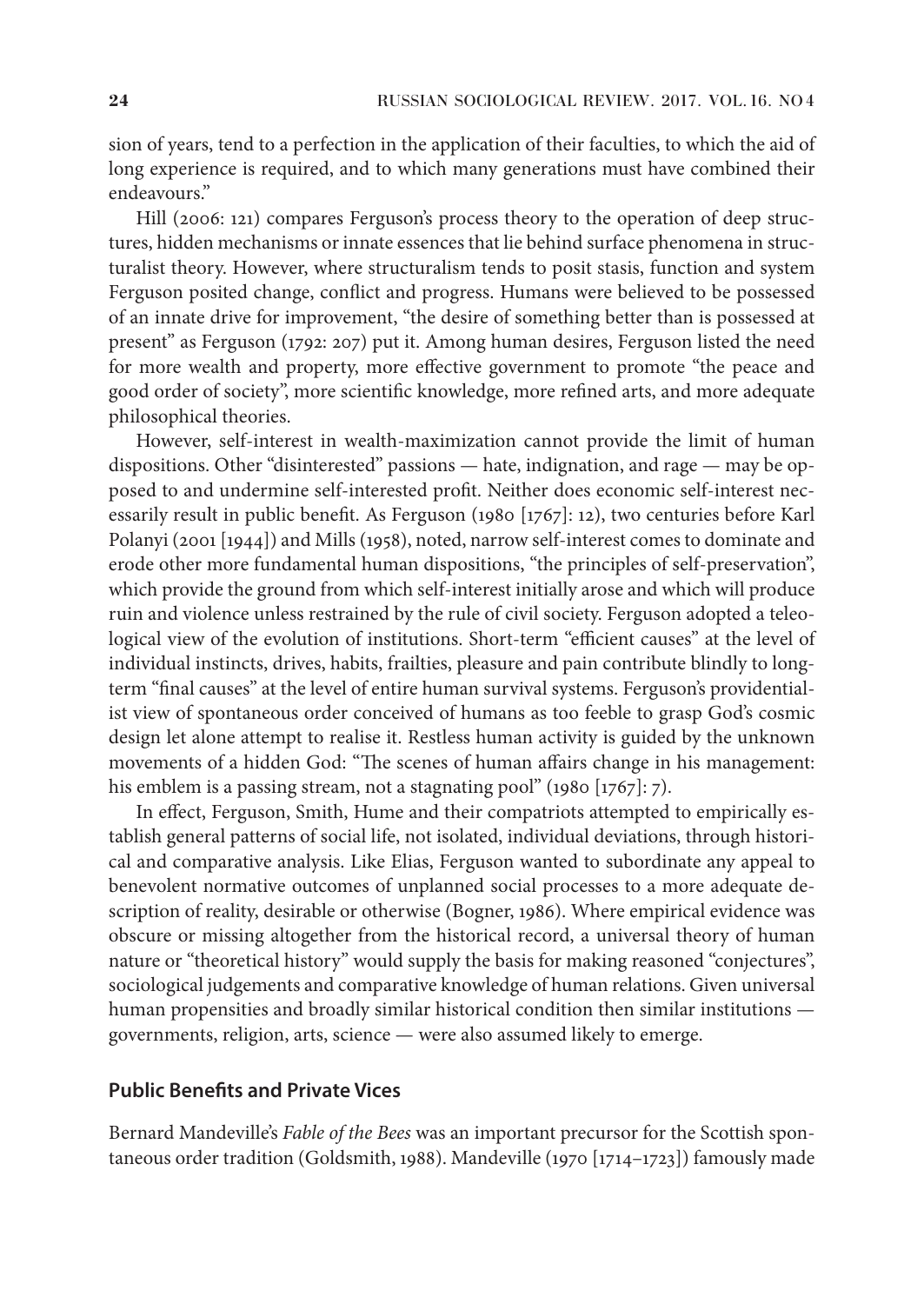the "public benefits" of wealth and power counter-intuitively dependent on "private vices", such as greed, theft, envy, vanity, pride, domination and ambition. Vice, not virtue, creates social complexity through the demand for recognition, goods and services. For instance, the need of anonymous strangers for social approval in large modern cities creates a culture of vanity in the wearing of fashionable clothing for "the pleasure of being esteemed by a vast majority, not as what they are, but what they appear to be" (Mandeville, 1970 [1714–1723]: 152). From Mandeville's perspective, no wealthy and powerful nation could at the same time be a nation of moderation and virtue.

By such means Mandeville opened the way for Scottish intellectuals to consider the tensions and conflicts of ordinary human sociability without resorting to the moralist valuations of elites. Hume reserved particular invective for Shaftesbury's (1999 [1711]) detached refinement of polite manners. He rejected the inflated but fashionable pretensions of polite moralists like Shaftesbury who "exalt our species to the skies, and represent man as some kind of demigod" (Hume, 1993 [1776]: 43). For Hume, while the private interests of individuals are multiple and varied, the public interest is always the same. In response to the dispute over Mandeville's intended vice/unintended benefits duality, Hume (Ibid.: 47) argued that if self-love and vanity really did predominate in human affairs over sociable and virtuous principles then human nature would indeed be "contemptible". Hume (Ibid.: 177) also rejected Mandeville's idea that the vice of self-interest was generally beneficial to society as "little less than a contradiction in terms". Hume's trans-valuation of values (1969 [1739–1740]: 349) proactively reversed the usual relationship between virtue and vice: "by *pride* I understand that agreeable impression, which arises in the mind, when the view either of our virtue, beauty, riches or power makes us satisfy'd with ourselves: and by *humility* I mean the opposite impression". Virtue, not vice, excites pride, while vice, not virtue, produces humility. Emotional affects are derived from the "double relation" of self and perception. Both virtue and vice are related to the same object, the self, but relate differently to what Hume called "the impressions", that is, whether the perception of the cause of the passion is pleasurable (pride) or painful (humility or shame).

Pride and humility are not fixed as eternal sources of vice and virtue as Mandeville and orthodox moral philosophy assumed. In fact, Hume claimed, private vice cannot be so precisely demarcated from the ascribed virtues of public benefit. Self-interest is not the acme of social relations. Instead private egos are always embedded in and moderated by a dynamic process of sociability rendered by a human capacity for sympathy and pleasure in emulation, imagined or real. Individuals take self-satisfaction from mind, body and external objects (Ibid.: 330–331). Pleasure is taken by the self-regarding individual, first, by "imagination, judgment, memory or disposition; wit, good-sense, learning, courage, justice, integrity"; second, in the exercise of bodily powers, "beauty, strength, agility, good mien, address in dancing, riding, fencing, and of his dexterity in any manual business or manufacture"; and, finally, in the relationship of the self to external objects, especially the personal possessions elevated by "commercial society": "Our country, family, children, relations, riches, houses, gardens, horses, dogs, clothes". A "secondary cause" of pride arises from the reputation that the self acquires through the sentiments of others,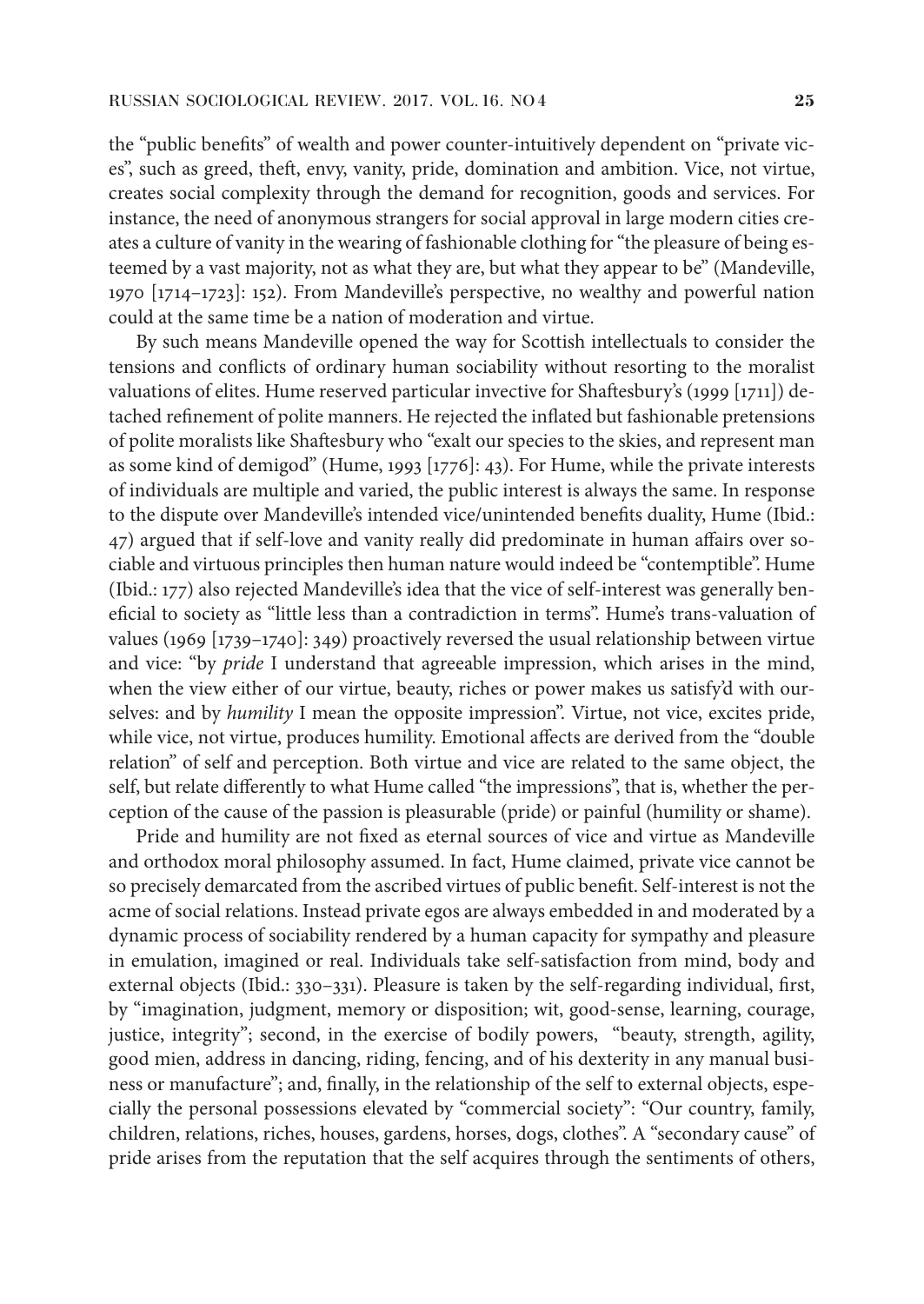particularly individuals and groups that we ourselves approve of: "Our reputation, our character, our name are considerations of vast weight and importance; and even the other causes of pride; virtue, beauty and riches; have little influence, when not seconded by the opinion and sentiments of others" (Ibid.:  $366-367$ ). This, in turn, is sustained by the security and protection provided by detached and rational public institutions of government, law and economy.

Wealth and power provided Hume (Ibid.: 362) with what he considered "one of the strongest arguments" needed "to prove the influence of the double relations of pride and humility". Under conditions of increased self-restraint power and money are augmented by an imagined anticipated pleasure in their use and a vicarious comparison with less powerful and subordinate others. Hume acknowledged that luxury may become a vice where it consumes the personal wealth of individuals and prevents at least part of it from being put to other, more virtuous uses such as education or poor relief. It is therefore necessary, Hume argued, to trade off opposing vices, say to prefer vicious luxury over public idleness, on the basis of which would be the least damaging to the public interest.

Hume (Ibid.: 647) conceded that visible signs of self-satisfaction and vanity mutually excite "the greatest indignation in each other". It is difficult for individuals to be confident that feelings of self-regard are merited and well-founded in the eyes of others. Pride therefore varies, from a vicious and unmerited "overweening conceit" to a justified good opinion of ourselves, while pride in others is often judged harshly by our own offended pride. To assert otherwise, as Mandeville did, rested on two fallacies. First, the supposed vice of taking "secret pleasure" from virtuous acts of altruism or friendship gets the relationship the wrong way around: self-love derives from virtue not virtue from self-love. Second, any vanity that comes from public recognition is almost inseparable from virtue itself: "To love the glory of virtuous deeds is a sure proof of the love of virtue" (Hume, 1993 [1776]: 49).

Pride must be concealed by "some disguise", maintaining a "fair outside, and have the appearance of modesty and mutual deference in all our conduct and behaviour" (Hume, 1969 [1739–1740]: 648). Ostentatious displays of pride are placed under restraint by the social conventions of good manners embedded in the personal and social habitus. Generally accepted social conventions dictate the precise balance to be struck between pride and humility across the different classes of society. "'Tis necessary therefore to know our rank and station in the world, whether it be fix'd by our birth, fortune, employments, talents or reputation. 'Tis necessary to feel the sentiment and passion of pride in conformity to it, and to regulate our actions accordingly" (Ibid.: 649).

Hume was dealing with an earlier phase of the democratization process when it seemed "natural" in "common life and conversation" to afford different classes of people unequal modes of recognition. Subordinates were presumed by Hume (Ibid.: 410–411) to spontaneously sympathise with their social superiors, even when no personal advantage could be expected, due to the "the secondary satisfaction" of reflected glory in the wealth and power of others: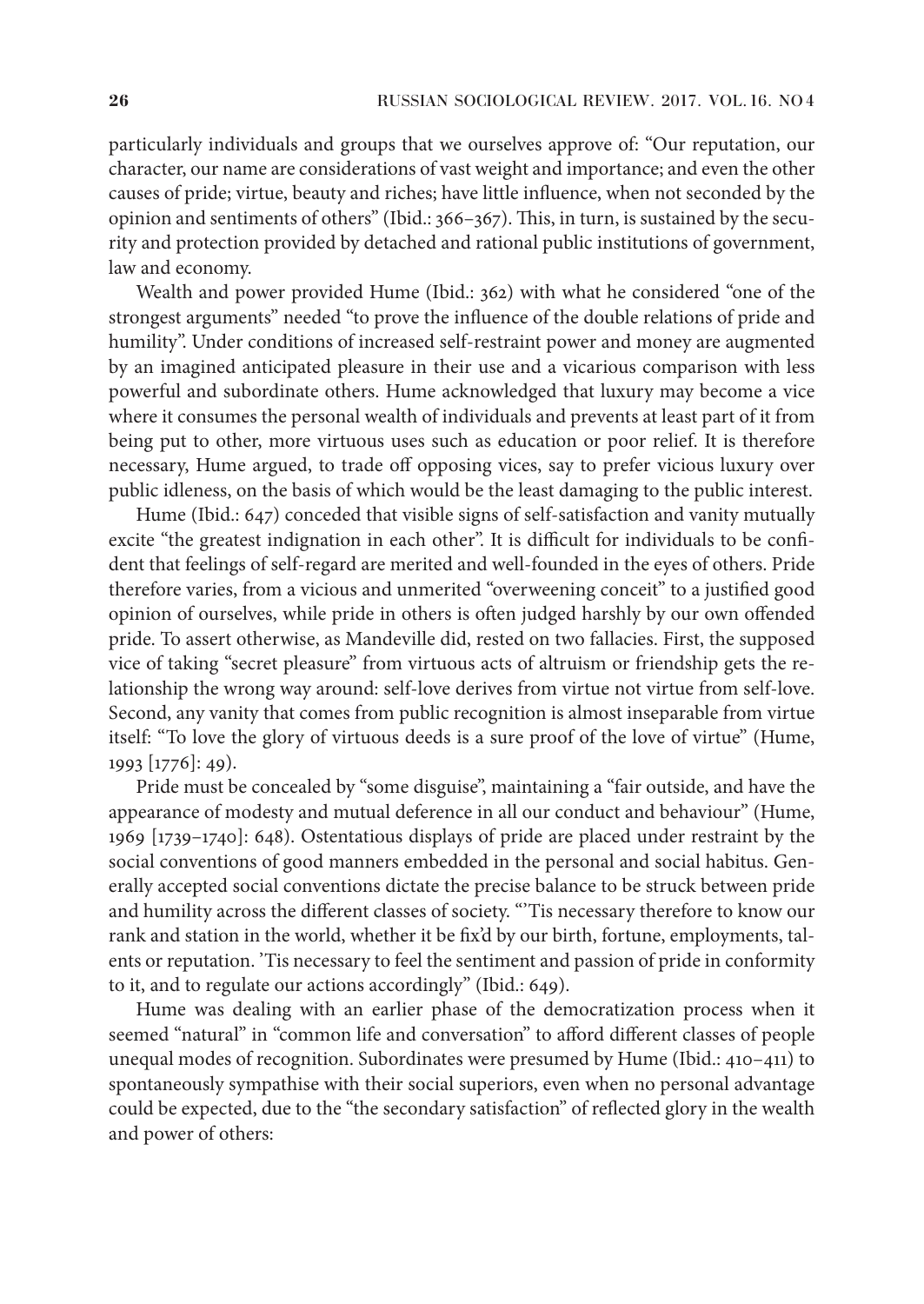A man, who is himself of a competent fortune, upon coming into a company of strangers, naturally treats them with different degrees of respect and deference, as he is inform'd of their different fortunes and conditions; tho' 'tis impossible he can ever propose, and perhaps wou'd not accept of any advantage from them. A traveller is always admitted into company, and meets with civility, in proportion as his train and equipage speak him a man of great or moderate fortune. In short, the different ranks of men are, in a great measure, regulated by riches, and that with regard to superiors as well as inferiors, strangers as well as acquaintances.

Just as laws are established to secure property in commercial society against competing interests so rules of "good-breeding" and decency are established "to prevent the opposition of men's pride, and render conversation agreeable and inoffensive". "Mutual deference or civility" emerges from "the arts of conversation" of well-mannered interlocutors "regulated by riches" and "good breeding".

#### **Habitus and State Formation Processes**

Once an improvement in the economy of manners is collectively adopted its continued practice transforms it into part of the habitual dispositions of self, what Elias and Bourdieu called "habitus". As a disposition acquired by repeated actions, habitus refers not only to what individuals chose to do but also to what they feel inclined or compelled to do. In line with Ferguson's Protestant ethic, a habitus acquired by persevering in the overcoming of difficulties is to be commended while a habitus borne of idleness is to be condemned. Any learned habit must engender "some serious passion" if it is to surmount difficulties and not become "insipid or frivolous" (Ferguson, 1792: 229). Exposure to repeated dangers and difficulties temper the passions. As habit takes hold, emotional passions lose their force without lapsing into indifference. "The veteran becomes cool and deliberate in the midst of occasions that try his temper; he becomes at the same time far from indifferent, but resolute and able in the conduct of affairs to which he has been long accustomed: He has an easy recourse to the expedients in practice, or to the considerations in persuasion and argument, on which he has decided the part which he acts" (Ibid.: 229–230).

An innate capacity for judgement enables humans to adapt habits through the "power of discerning" and to overcome embodied limitations as "the artificer of [their] own nature" (Ibid.: 227). Habits imposed under external constraint by an external body may at first be resisted as painful but with repeated exposure over time come to be experienced as a personal power that provides satisfaction and pleasure. What was initially repugnant in manners, fashion, housing, or diet may become pleasing and desirable. What was once awkward and forced for the personal habitus becomes familiar and automatic.

Social institutions like government come to be embedded over time in piecemeal fashion through the accretion of habit, convention and custom as public authority and private individuals become increasingly interdependent: "as private men receive greater security, in the possession of their trade and riches, from the power of the public, so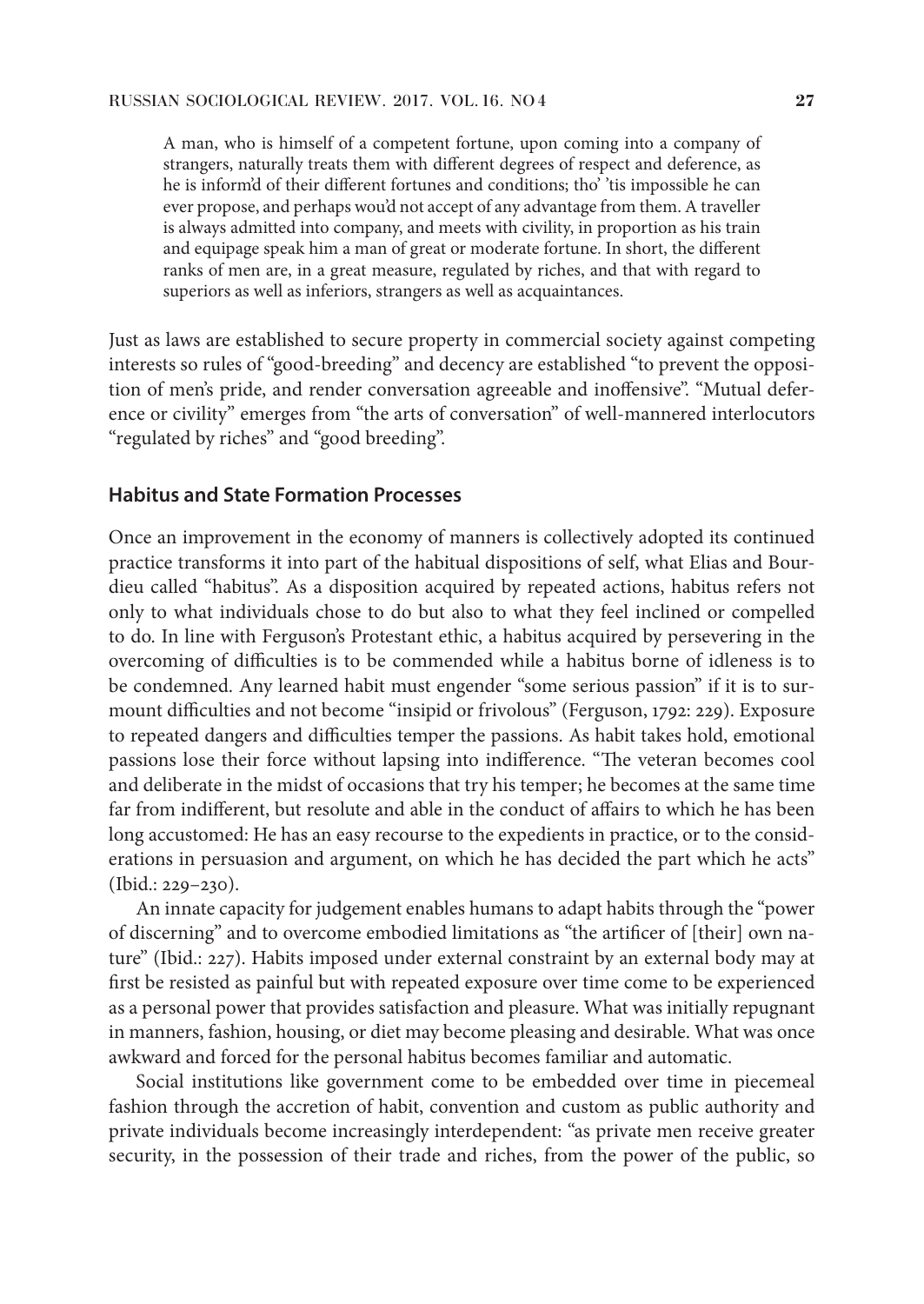the public becomes powerful in proportion to the opulence and extensive commerce of private men" (Hume, 1993 [1776]: 156). Improved, more realistic knowledge and more restrained inter-personal relations result: "When the tempers of men are softened as well as their knowledge improved, this humanity appears still more conspicuous, as is the chief characteristic which distinguishes a civilized age from times of barbarity and ignorance" (Ibid.: 171). Power is circumscribed by ever more complex interdependencies where "very considerable motives lie betwixt him and the satisfaction of his desires, and determine him to forebear what he wishes to perform" (Hume, 1969 [1739–1740]: 363). Thus, when a hypothetical enemy of an unarmed Hume passed by on the street armed with a sword, he nevertheless felt secure: "I know that the fear of the civil magistrate is as strong a restraint as any of iron, and that I am in as perfect safety as if he were chain'd or imprison'd". Without such external constraint, however, Hume's enemy may feel no such restraint and acquire "a full power" over him "as his subject or vassal". Only social learning from past experience of the conventions of the world provides people with the security and confidence that violence is unlikely, or, where violence is possible and perhaps even probable, that the uncertainty and contingency of the situation is routinely experienced as painful and reactive.

Mutual restraint from arbitrary violence emerged under what Hume (1993 [1776]: 59) described as "a free government". The earliest form of rule Hume called "barbarous monarchy" where authority was centred in the person of a despotic prince and the exercise of power was discretionary and unrestrained at all levels. Such lawless tutelage debases people and makes life precarious. Under such insecure conditions neither art nor science are able to develop. Hume next considered republican government as placing definite checks on unlimited authority to protect free citizens and secure property relations. Republics depend on a chain of interdependencies where the "candidates for office must look downwards to gain the suffrages of the people" (Ibid.: 68). Inter-personal security acts as a stimulus for knowledge and civility: "From law arises security; from security curiosity; and from curiosity knowledge" (Ibid.: 62).

In the case of republics "where power rises upwards", the relative independence of citizens enables greater scope for emulation in useful knowledge and industry but offers less possibility for polite refinement and deference. In Hume's final case, "civilised monarchy", the chains of interdependency are arranged more minutely and political candidates "must turn their attention upwards, to court the good graces and favour of the great". While the people depend on the sovereign for security, the prince feels so detached from their private intrigues and interests that the loose chain of inter-dependencies barely registers in his remote calculations. In the case of civilised monarchies, "there is a long train of dependence from the prince to the peasant" that neither threatens property relations nor hinders the ingenuity of the people, who seek to emulate the dominant models of polite manners "most acceptable to people of condition and education" (Ibid.: 69).

Political authority based on collective allegiance emerges over time as an imperfect, pragmatic process to curtail and regulate civil disorder and violence. It is conditional on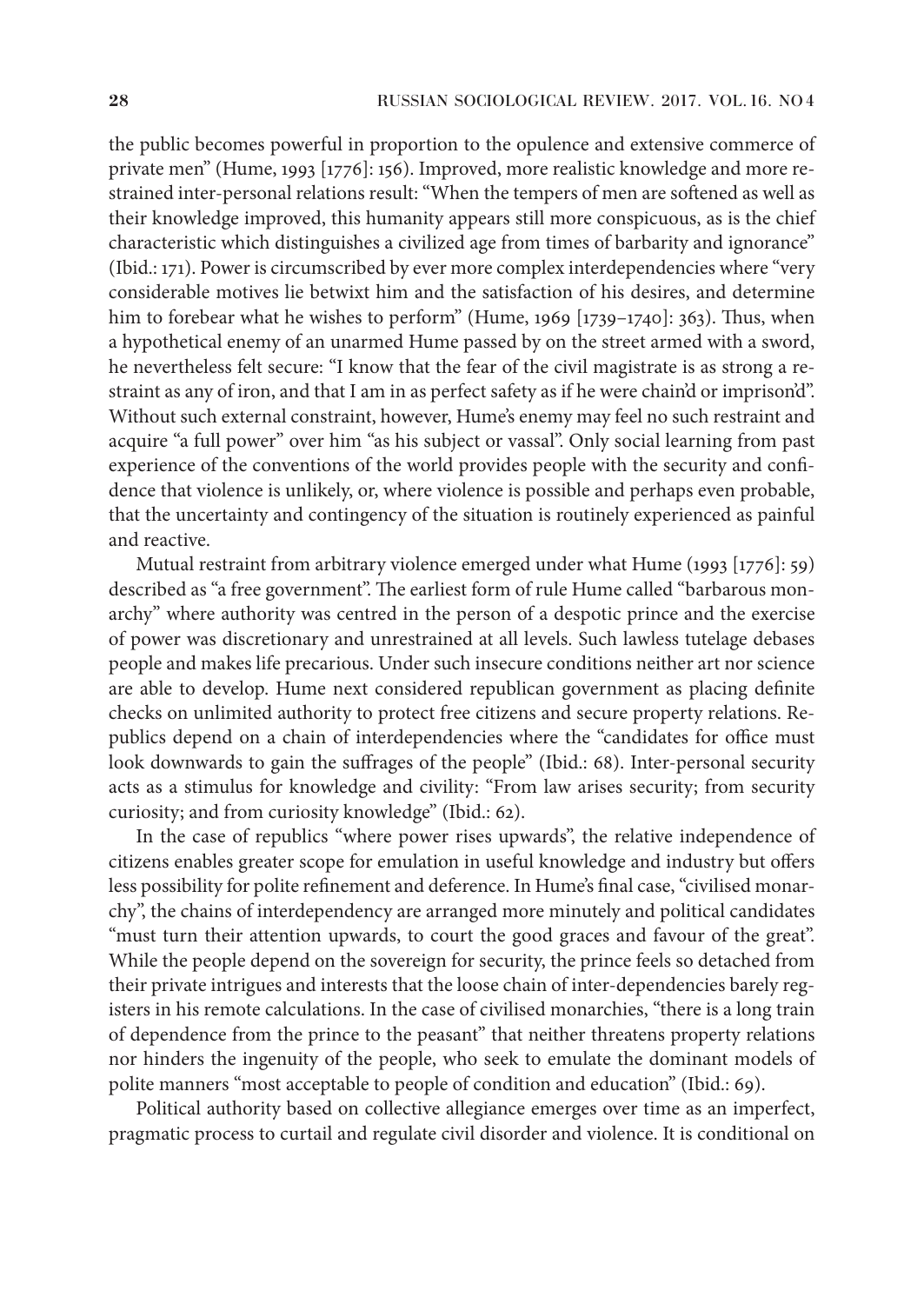the public interest in security and protection. Human exigencies create institutions to meet an immediate need to restrain violence and facilitate security (Ferguson, 1792: 206).

Men cannot live without society, and cannot be associated without government. Government makes a distinction of property, and establishes the different ranks of men. This produces industry, traffic, manufactures, law-suits, war, leagues, alliances, voyages, travels, cities, fleets, ports, and all those other actions and objects, which cause such a diversity, and at the same time maintain such a uniformity in human life. (Hume, 1969 [1739–1740]: 450)

Government authority depends on routine habits of thought among the governed, habits which can be rapidly dislodged by irregular state force or draconian policies. Any use of violent force to impose opinions on the public, Ferguson (1792: 219) argued, is counterproductive, "preposterous and ineffectual". It excites militant resistance and rebellion compared to a more emollient and gradual reform of public opinion.

Only in exceptional conditions where the public interest is violently subjugated by oppressive and tyrannical government does passive obedience become what Hume called "an absurdity" and resistance justified. Otherwise both "prudence and morals" demand submission to government authority:

Submit quietly to the government, which we find establish'd in the country where we happen to live, without enquiring too curiously into its origin and first establishment. Few governments will bear being examin'd so rigorously. How many kingdoms are there at present in the world, and how many more do we find in history, whose governors have no better foundation for their authority than that of present possession? (Hume, 1969 [1739–1740]: 609)

Ferguson disputed such arguments from "refined" politicians and philosophers that demanded passive obedience from "the vulgar" and represented "every dispute of a free people" as a form of mutinous disorder. In response, Ferguson (1980 [1767]: 221) advanced a democratic critique of elite superiority: "Men of superior genius sometimes seem to imagine, that the vulgar have no title to act, or to think". Like Ferguson, John Millar also drew different conclusions from Hume concerning the "long train of dependence". Millar (2006 [1803]: 724) detected a general process of functional democratization arising from commercial "improvements" that enabled people to "more easily to gain a livelihood by the exercise of their talents, without being subject to the caprice, or caring for the displeasure of others; that is, to render the lower classes of the people less dependent upon their superiors". As relations between "the ranks" of society became more interdependent so the gradations of social distance between them also narrow, which "leaving no chasm from the top to the bottom of the scale, will occasion a continual approximation of the different ranks, and will frequently enable the inferior orders to press upon the superior. 'The toe of the peasant comes so near the heel of the courtier, that it galls his kibe' [Shakespeare, *Hamlet*, 5.1]" (Millar, 2006 [1803]: 725). In other words, the we-ideal of outsider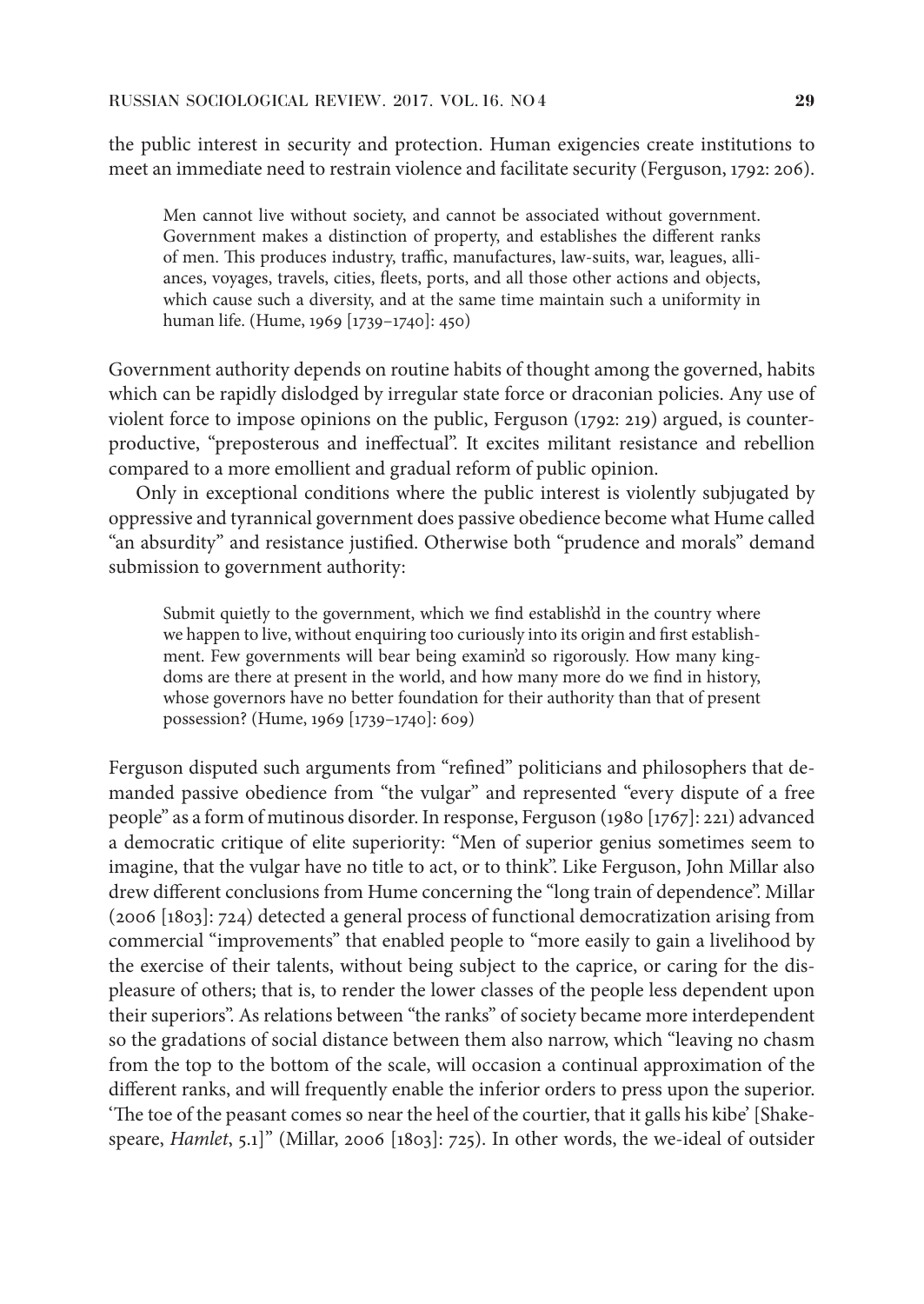groups was beginning to demand and expect more democratic modes of social recognition from elite groups. Established groups began to keenly feel the social proximity and intimacy of former outsider groups pressing into their backs, a precondition for the social integration and horizontal solidarity that makes modern nations possible.

#### **National Habitus**

Despite often being accused of a fixed belief in the uniformity of human nature, Hume resisted the enlightenment prejudice that universal reason would result in a cosmopolitan or Eurocentric culture. While the fine-grained interdependencies of small-scale states helped stimulate mutual communication and learning, and checked arbitrary power and authority, they also proved resistant to the hegemonic cultural and scientific pretensions of similar-sized neighbouring states (Hume, 1993 [1776]: 64). Rival nations, Hume claimed, always examine works of art from other states "with the greatest care and accuracy" and scrupulously judge them against the standards established by their own prevailing prejudices. Hume put this down to "mutual jealousy" and national competition for cultural esteem and eminence.

Trivial, everyday customs in such ways disclose differences and similarities of the national habitus. The longer that the national habitus endures then the more difficult it is to challenge or revise prevailing opinion and mores. Ferguson (1792: 217–218) drew three lessons from this unplanned process. First, individuals simply accept long-held notions unless fundamentally challenged by counter-evidence. Second, other nations are just as likely to be sincerely committed to their own unexamined habits and prejudices. Third, received opinion is often based on a stable and regular commitment to a perceived truth confirmed by habit and so not easily dislodged by novel ideas. In such ways, habit binds nations together and helps compensate for the anomic pain of isolation from the rest of humanity.

National differences are apparent in the respective tension balances at different stages in the democratization processes (Elias, 2006). A youthful Hume distinguished between the "real politeness" of the French and the "expressions of politeness" of the English. By "real politeness", Hume (1932 [1734]: 20) meant a moderate temperament, sincere kindness and a readiness to serve. By "expressions of politeness" he meant "outward deferences & ceremonies, which custom has invented, to supply the defect of real politeness or kindness, that is unavoidable towards strangers & indifferent persons even in men of the dispositions of the world". English manners, Hume claimed, depended on the pleasures and satisfactions of outward appearances and an imperceptibly refined charismatic performance rather than any deeper sense of inner authenticity. French manners, by contrast, depended on more deeply embedded dispositions of politeness, "tho' troublesome & impertinent, yet serve to polish the ordinary kind of people & prevent rudeness & brutality", among whom Hume (Ibid.: 21) mentions washerwomen, porters and coachmen, presumably occupations of a coarser nature in England.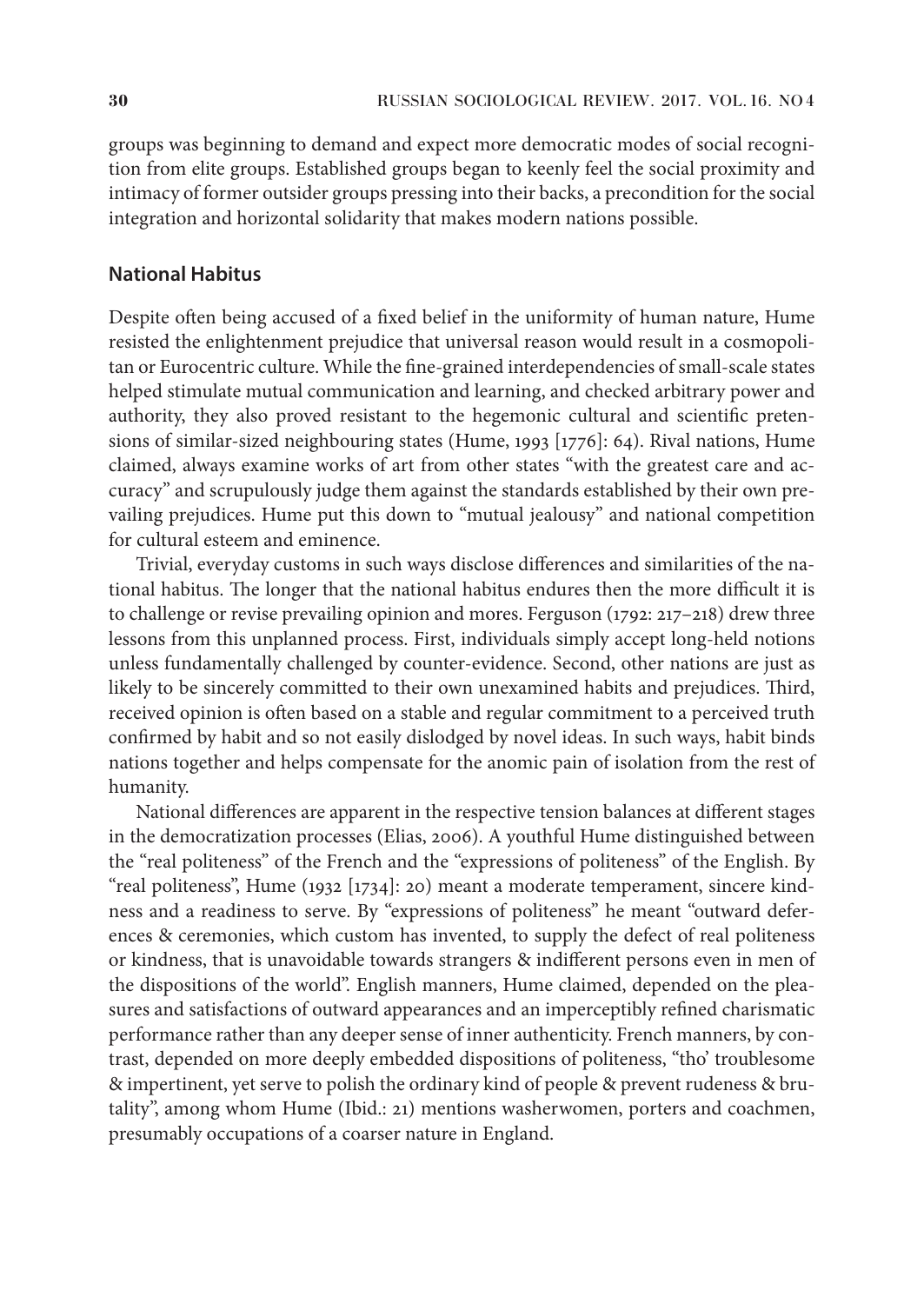Hume (Ibid.: 21) gave as an example of national differences the varying use of formal modes of address. In England, the phrase "humble servant" was dropped as soon as less formal relations were established, while in France the phrase was further adorned as "the Honour of serving", to the extent that Hume's laundress expressed her "honour" of serving him, while even social superiors spoke of their "honour" of serving their subordinates. While Hume's observations can be reduced to fixed categories of "natural" (real inner politeness) versus "artificial" practices (external expression of politeness), a more useful sociological approach is to treat them as general tendencies of the democratization process, leaning in pre-revolutionary France more heavily towards the more formal codes of court society and in Hanoverian Britain to the more informal exchanges of commercial society.

#### **Conclusion**

In the period immediately before the self-regulating global market became an established social fact an increasingly acquisitive "commercial society" in Scotland provided the relational foundations for bourgeois public authority, sociability and personal security (Finlay, 2007; Berry, 2013). Commercial society propelled the civilising process by increasing social interdependencies as part of an unplanned process. A shared sociological realism was common across the Scottish enlightenment, including by lesser luminaries such as the historian Gilbert Stuart (1778: 51): "It is from no pre-conceived plan, but from circumstances which exist in real life and affairs, that legislators and politicians acquire an ascendency among men. It was the actual condition of their times, not projects suggested by philosophy and speculation."

In commercial society industry, knowledge, and humanity reciprocally expanded together, linked by what Hume (1993 [1776]: 170–171) called "an indissoluble chain", while public authority — "laws, order, police, discipline" — became less severe and more humane compared to previous historical regimes. Millar (2006 [1803]: 773) similarly described increased external constraints and self-restraint in terms of an inter-related process of humanist normative codes and the interdependent functions of commercial society: "Mankind are induced to abstain from injustice by the feelings of humanity, which dispose them to avoid hurting their neighbours, as well as by the consideration that such a conduct will be highly conducive to their own interest; and both of these principles operate with peculiar force from the circumstances in which a commercial people is placed." Particular emphasis was placed on processes of human differentiation and integration, not least by delineating the unintended consequences of the division of labour, most notably by Smith and Ferguson. Driven by human creativity to ease arduous labour, the technical division of labour specializes tasks by a gradual, largely unplanned process of trial and error that culminated in a wholly unforeseen social division of labour. The corrosive side of commercial society identified by Ferguson in particular was later reformulated by Karl Marx in his analysis of the restless, crisis-prone nature of capitalism.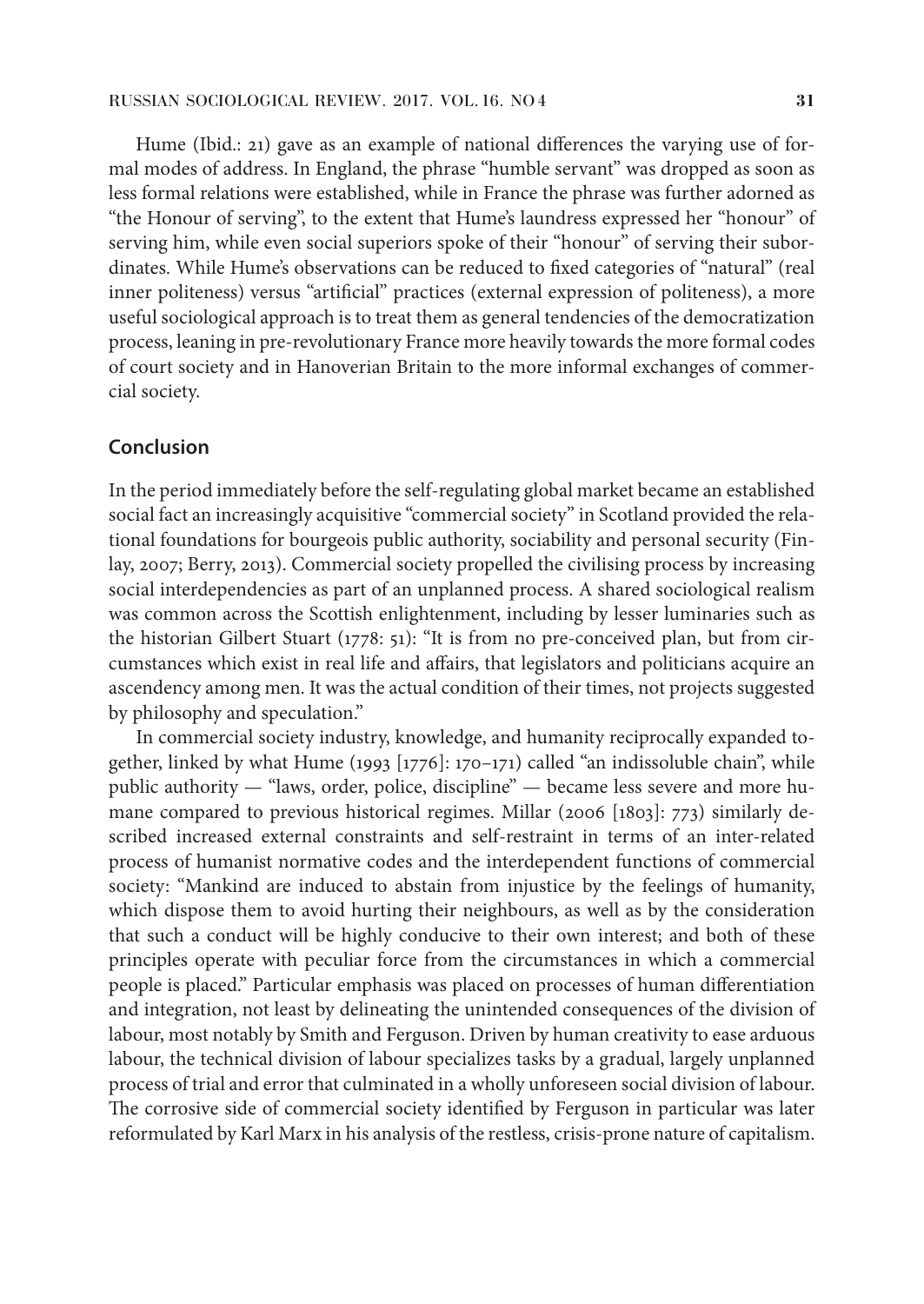Both the Scottish enlightenment and Elias attempted to understand "the indissoluble chain" of human integration and differentiation, without lapsing into the illusory static thinking of nominalization or the fatalism of pathological realism in their attempts to provide a more secure means of human orientation to resist the "main drift" of unplanned, self-destructive processes. Higher levels of global integration are ensnared in an unplanned tension balance of unequal power chances between states as units of national integration and survival. This does not refer simply to the demiurge of sub-rational micro-processes but more pointedly refers to the tension-balances within global interdependencies presupposed by the global "magic market" and a world system of rival states unregulated by any single, central authority (Linklater, 2016). Increased knowledge of largely unplanned, relatively autonomous processes allows for the possibility of greater human control over, and coordination of, individuals and social structures. Yet, the state formation process is part of a long run, inter-generational unintended consequence of social division, competition and conflict. Formal governance was seen by the Scottish enlightenment as necessary to meliorate the informal excesses and tensions of civil society, putting it on a more secure and peaceable footing. This process appears to have reached definite limits. World humanity is ensnared in a compelling global double-bind process of armed states that continue to threaten, endanger and fear each other.

What remains is the pathological realism that Mills (1958: 90–91) identified sixty years ago when "men equally expert in practical next steps" substituted the "unknown fear, the anxiety without end" for the reductive calculations of "known catastrophe", above all an unwinnable nuclear war. While Mills' designation of crackpot realism is subject to a rather vague idea of "the main drift" of events and a highly cohesive ruling elite dominating a fragmented mass of people, it is nonetheless suggestive of current anxieties about the catastrophic drift of global events and the "magic market" apparently beyond the control of self-contradictory political and economic elites (Davies, 2017). It also expresses Karl Polanyi's (2001 [1944]) idea of the spontaneous order as a "double movement" where the market becomes magically disembedded from its social moorings as a self-regulating machine followed by attempts to protect society from its destructive effects. Pathological outcomes are not necessarily the result of error, ignorance or stupidity in the more restrictive sense of unintended consequences but, given that such harms are often anticipated by elite planners, managers and politicians, why, de Zwart (2015: 295) asks, "do they chose to go ahead anyway". It is precisely this problem of specific figurations that requires substantive sociological analysis today.

#### **References**

- Berry C. J. (2013) *The Idea of Commercial Society in the Scottish Enlightenment*, Edinburgh: Edinburgh University Press.
- Billig M. (2008) The Language of Critical Discourse Analysis: The Case of Nominalisation. *Discourse & Society*, vol. 19, no 6, pp. 783-800.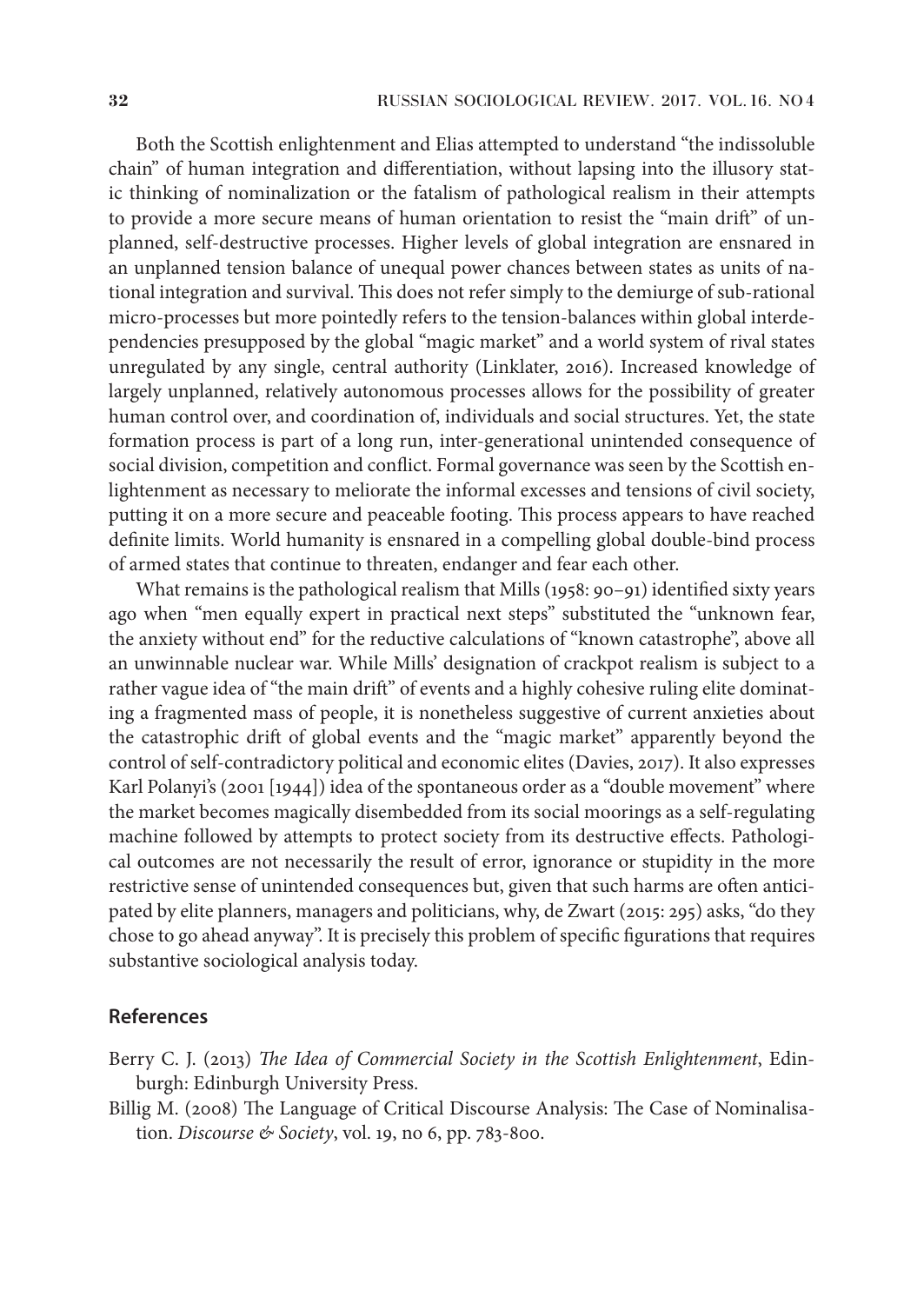- Billig M. (2013) *Learn to Write Badly: How to Succeed in the Social Sciences*, Cambridge: Cambridge University Press.
- Bogner A. (1986) The Structure of Social Processes: A Commentary on the Sociology of Norbert Elias. *Sociology*, vol. 20, no 3, pp. 387-411.
- Boudon R. (1982) *The Unintended Consequences of Social Action*, London: Macmillan
- Bourdieu P. (1998) *Practical Reason: On the Theory of Action*, Cambridge: Polity Press.
- Crossley N. (2011) *Towards Relational Sociology*, London: Routledge.
- Davies W. (2017) *The Limits of Neoliberalism: Authority, Sovereignty and the Logic of Competition*, London: SAGE.
- de Zwart F. (2015) Unintended but not unanticipated. *Theory and Society*, vol. 44, no 3, pp. 283-297.
- Dépelteau F., Powell C. (eds.) (2013) *Applying Relational Sociology: Relations, Networks, and Society*, London: Palgrave Macmillan.
- Donati P., Archer M. S. (2015) *The Relational Subject*, Cambridge: Cambridge University Press.
- Elias N. (2008) The Civilising of Parents. *Essays II: On Civilising Processes, State Formation and National Identity* (eds. R. Kilminster, S. Mennell), Dublin: UCD Press, pp. 230–55.
- Elias N. (2009) On the Creed of a Nominalist: Observations on Popper's The Logic of Scientific Discovery. *Essays I: On the Sociology of Knowledge and the Sciences* (eds. R. Kilminster, S. Mennell), Dublin: UCD Press, pp. 161–90.
- Elias N. (2010) *The Society of Individual*, Dublin: UCD Press.
- Elias N. (2012a) *On the Process of Civilisation: Sociogenetic and Psychogenetic Investigations*, Dublin: UCD Press.
- Elias N. (2012b) *What is Sociology?,* Dublin: UCD Press.
- Elias N. (2017) Spontaneity and Self-consciousness. *Excitement Processes: Norbert Elias's Unpublished Works on Sports, Leisure, Body, Culture* (eds. J. Haut, P. Dolan, D. Reicher, R. S. Garcia), Wiesbaden: Springer.
- Emirbayer M. (1997) Manifesto for a Relational Sociology. *American Journal of Sociology*, vol. 103, no 2, pp. 281–317.
- Ferguson A. (1792) *Principles of Moral and Political Science: Being Chiefly a Retrospect of Lectures Delivered in the College of Edinburgh, Vol. 1*, London: A. Strachan and T. Cadell.
- Ferguson A. (1980 [1767]) *An Essay on the History of Civil Society*, New Brunswick: Transaction.
- Finlay C. J. (2007) *Hume's Social Philosophy: Human Nature and Commercial Sociability in* A Treatise of Human Nature, London: Continuum.
- Forbes D. (1975) *Hume's Philosophical Politics*, Cambridge: Cambridge University Press.
- Giddens A. (1984) *The Constitution of Society: Outline of the Theory of Structuration*, Cambridge: Polity Press.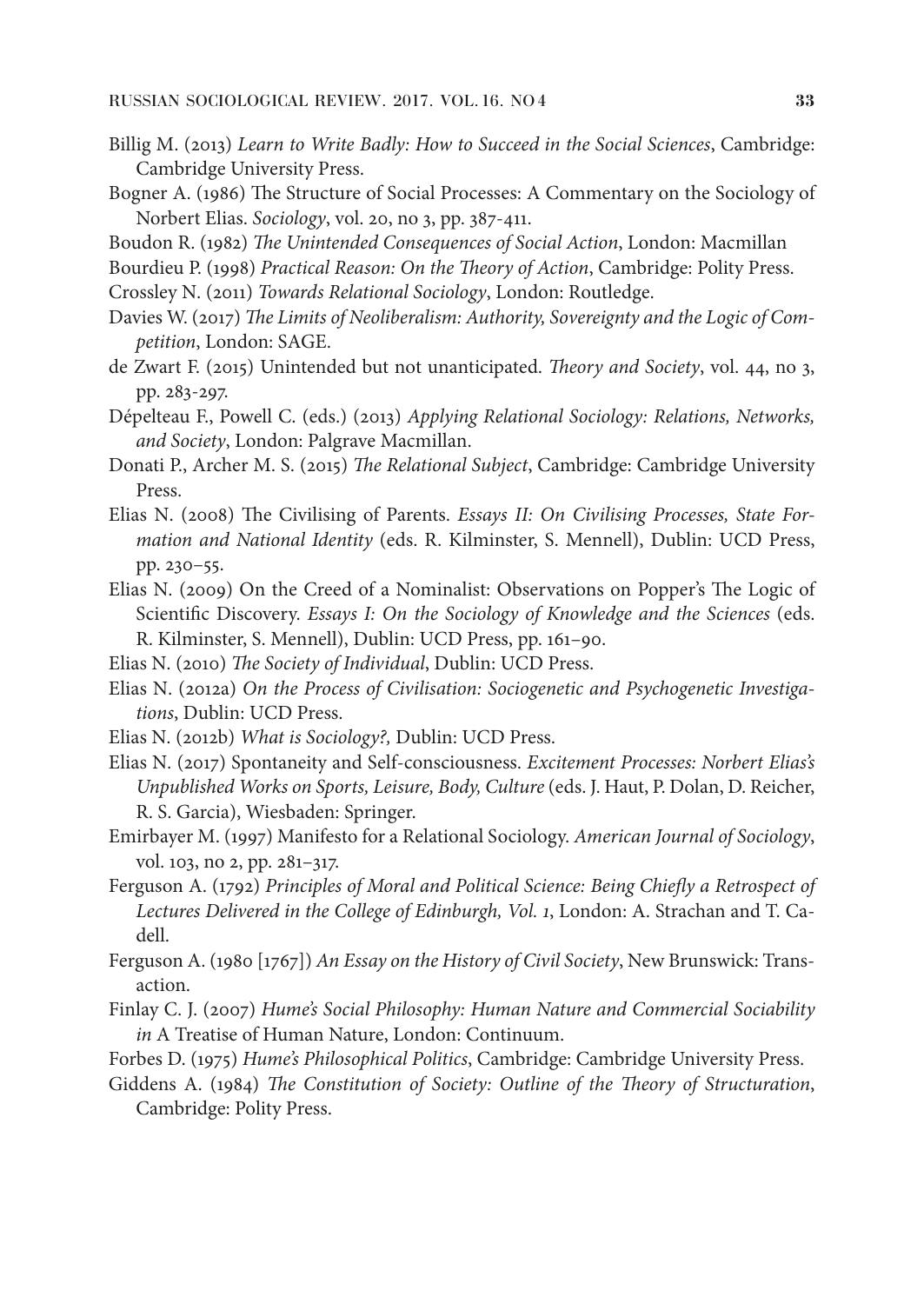- Goldsmith M. M. (1988) Regulating Anew the Moral and Political Sentiments of Mankind: Bernard Mandeville and the Scottish Enlightenment. *Journal of the History of Ideas*, vol. 49, no 4, pp. 587-606.
- Hegel G. W. F. (1975) *Lectures on the Philosophy of World History: Introduction*, Cambridge: Cambridge University Press.
- Hill L. (2006) *The Passionate Society: The Social, Political and Moral Thought of Adam Ferguson*, Dordrecht: Springer.
- Hume D. (1932 [1734]) *The Letters of David Hume, Vol. 1: 1727–1765*, Oxford: Oxford University Press.
- Hume D. (1969 [1739–1740]) *A Treatise of Human Nature*, London: Penguin.
- Hume D. (1993 [1776]) *Selected Essays*, Oxford: Oxford University Press.
- Hume D. (2007 [1772]) *An Enquiry Concerning Human Understanding and Other Essays*, Cambridge: Cambridge University Press.
- Jacobs S. (1999) Michael Polanyi's Theory of Spontaneous Order. *Review of Austrian Economics*, vol. 11, no 1-2, pp. 111–127.
- Kaspersen B., Gabriel N. (2013) Survival Units as the Point of Departure for a Relational Sociology. *Applying Relational Sociology: Relations, Networks, and Society* (eds. F. Dépelteau, C. Powell), London: Palgrave Macmillan.
- Landini T. S., Dépelteau F. (eds.) (2017) *Norbert Elias and Violence*, New York: Palgrave Macmillan.
- Law A. (2015) *Social Theory for Today: Making Sense of Social Worlds*, London: SAGE.
- Linklater A. (2016) *Violence and Civilization in the Western States-Systems*, Cambridge: Cambridge University Press.
- Mandeville B. (1970 [1714–1723]) *The Fable of the Bees*, London: Penguin.
- Mennell S. (1992) Momentum and History. *Culture in History: Production, Consumption and Values in Historical Perspective* (eds, J. Melling, J. Barry), Exeter: Exeter University Press, pp. 28–46.
- Mennell S. (2014) What Economists Forgot (and What Wall Street and the City Never Learned): A Sociological Perspective on the Crisis in Economics. *History of the Human Sciences*, vol. 27, no 3, pp. 20–37.
- Merton R. K. (1936) The Unanticipated Consequences of Purposive Social Action. *American Sociological Review*, vol. 1, no 6, pp. 894–904.
- Merton R. K. (1968) *Social Theory and Social Structure*, New York: Free Press.
- Millar J. (2006 [1803]) *An Historical View of the English Government: From the Settlement of the Saxons in Britain to the Revolution in 1688*, Indianapolis: Liberty Fund.
- Mills C. W. (1958) *The Causes of World War Three*, New York: Simon & Schuster.
- Mills C. W. (1959) *The Sociological Imagination*, Oxford: Oxford University Press.
- Mills C. W. (2008) *The Politics of Truth: Selected Writings*, Oxford: Oxford University Press.
- Petsoulas C. (2001) *Hayek's Liberalism and its Origins: His Idea of Spontaneous Order and the Scottish Enlightenment*, London: Routledge.
- Polanyi K. (2001 [1944]) *The Great Transformation*, Boston: Beacon.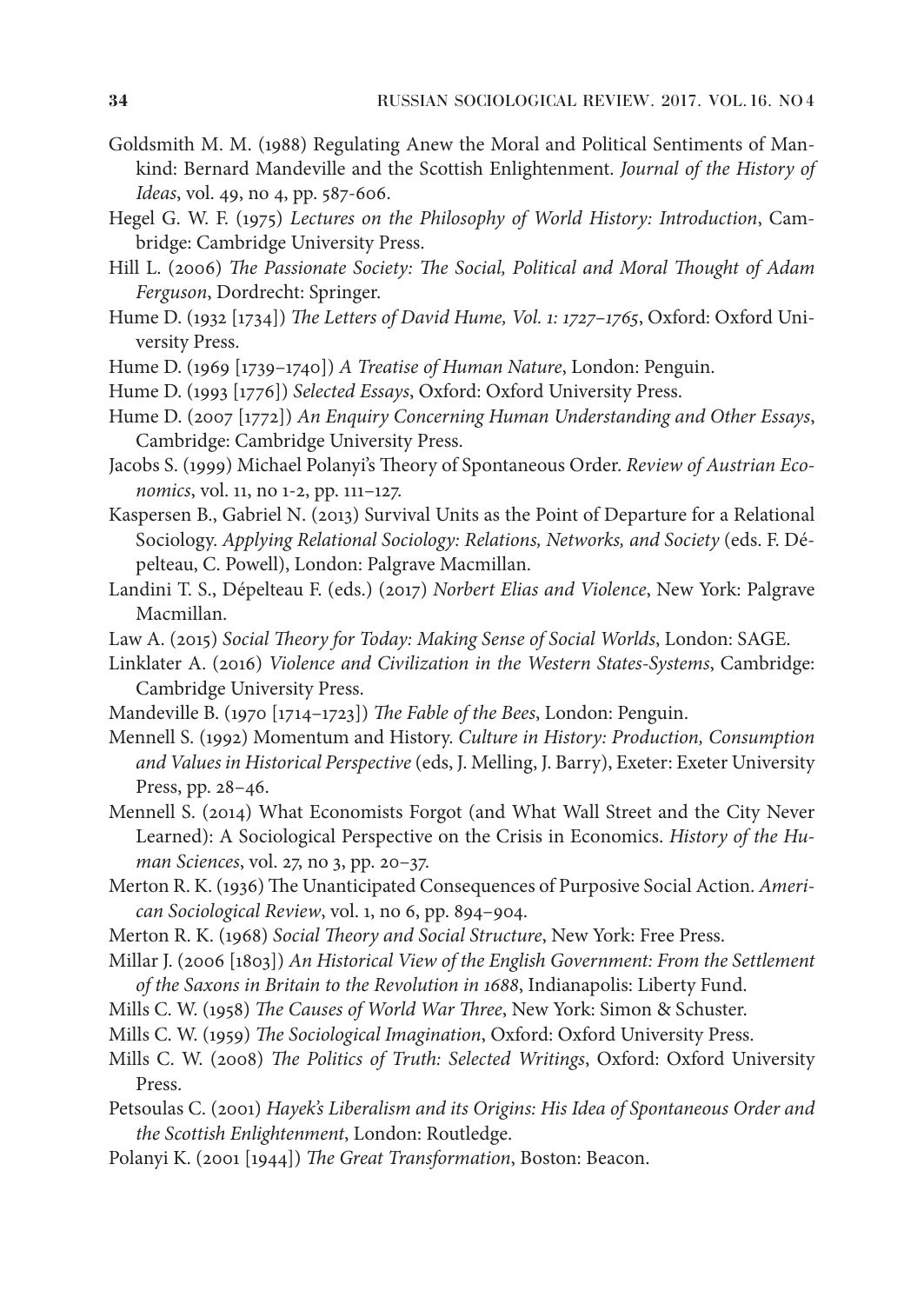Polanyi M. (1951) *The Logic of Liberty*, London: Routledge & Kegan Paul.

- Shaftesbury, Third Earl of (1999 [1711]) *Characteristics of Men, Manners, Opinions, Times*, Cambridge: Cambridge University Press.
- Simmel G. (1997 [1911]) Sociology of the Senses. *Simmel on Culture* (eds. D. Frisby, M. Featherstone), London: SAGE.
- Simmel G. (2009 [1908]) *Sociology: Inquiries into the Construction of Social Forms*, Leiden: Brill.
- Smith (1976 [1776]) *An Inquiry into the Nature and Causes of the Wealth of Nations*, Oxford: Clarendon Press.
- Smith A. (1963 [1762–1763]) *Lectures on Rhetoric and Belles Lettres*, Edinburgh: Thomas Nelson.
- Smith C. (2009) The Scottish Enlightenment, Unintended Consequences and the Science of Man. *Journal of Scottish Philosophy*, vol. 7, no 1, pp. 9–28.
- Stuart G. (1778) *A View of Society in Europe in its Progress from Rudeness to Refinement*, Edinburgh: John Bell.
- Ullmann-Margalit E. (1997) The Invisible Hand and the Cunning of Reason. *Social Research*, vol. 64, no 2, pp. 181–198.
- van Krieken R. (1998) *Norbert Elias*, London: Routledge.
- Wouters C. (2016) Functional Democratisation and Disintegration as Side-Effects of Differentiation and Integration Processes. *Human Figurations*, vol. 5, no 2. Available at: http://hdl.handle.net/2027/spo.11217607.0005.208 (accessed 5 December 2017).

## Спонтанный порядок и реляционная социология: от Шотландского Просвещения к человеческим фигурациям

#### *Алекс Ло*

PhD, департамент социологии, Абертейский университет Адрес: Bell St., Dundee, DD1 1HG, UK E-mail: a.law@abertay.ac.uk

В долгосрочной перспективе и на макроуровне взаимозависимость людей распространяется сегодня на весь мир. Однако всемирные эмерджентные процессы интеграции и дифференциации принято сводить к таким статичным понятиям как «правительность», «глобализация», «космополитизм», «мобильности» и «сети», что не позволяет увидеть обыденные процессы, поддерживающие институты, в частности, национальное государство. В этой статье утверждается, что патологический реализм неолиберальной идеологии сегодня можно лучше понять, если обратиться к историческим предшественникам так называемого «реляционного поворота» в современной социологии. Более ранняя реляционная социология Шотландского Просвещения, представленная Адамом Фергюсоном (1767), Адамом Смитом (1776) и Дэвидом Юмом (1739), развивает идеи спонтанного порядка, оперируя такими понятиями, как «невидимая рука» и «непреднамеренные последствия».